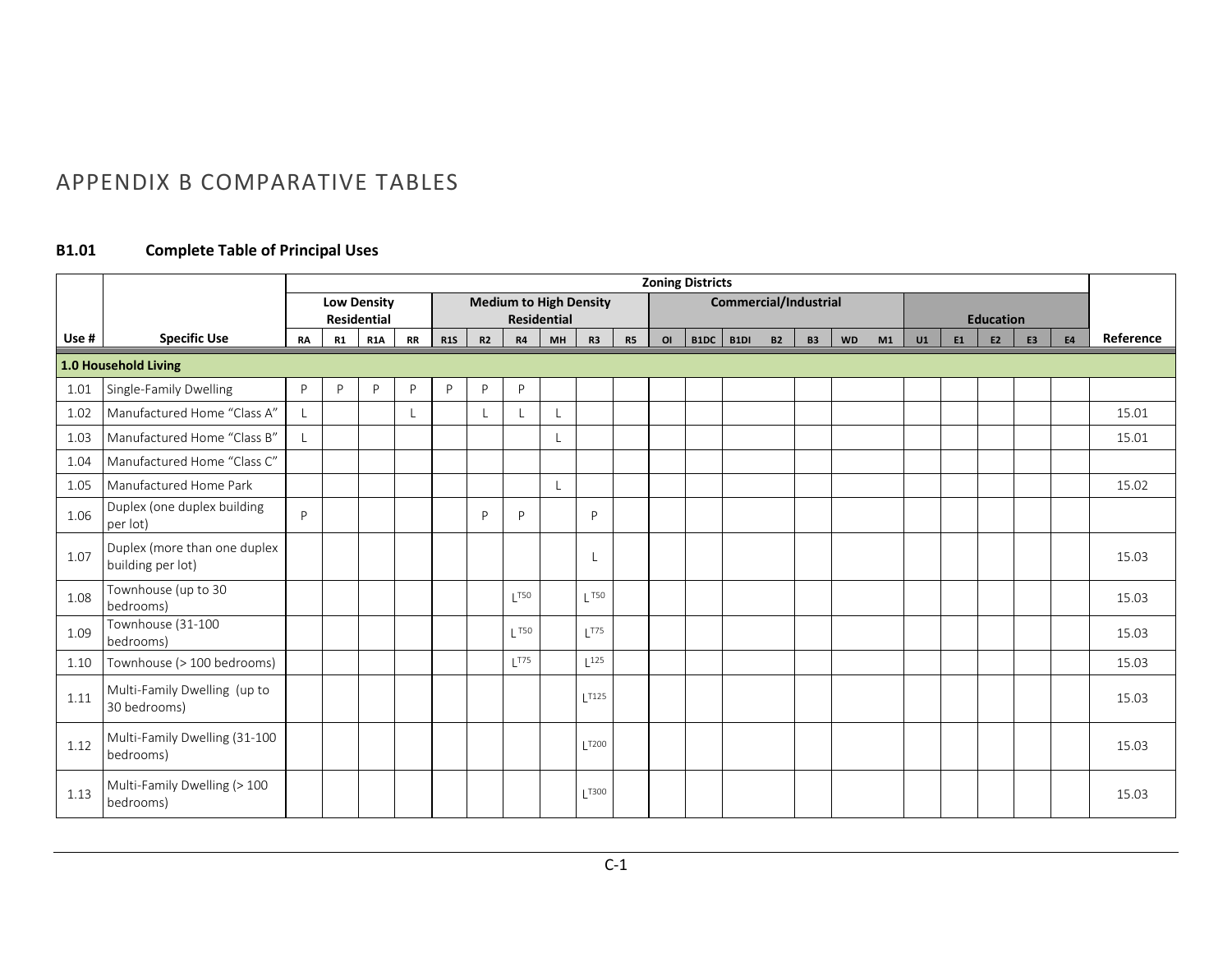|       |                                                           |              |                  |                                          |           |            |     |       |                    |                               |                |                | <b>Zoning Districts</b> |                              |           |                   |           |         |    |                |                  |                |           |           |
|-------|-----------------------------------------------------------|--------------|------------------|------------------------------------------|-----------|------------|-----|-------|--------------------|-------------------------------|----------------|----------------|-------------------------|------------------------------|-----------|-------------------|-----------|---------|----|----------------|------------------|----------------|-----------|-----------|
|       |                                                           |              |                  | <b>Low Density</b><br><b>Residential</b> |           |            |     |       | <b>Residential</b> | <b>Medium to High Density</b> |                |                |                         | <b>Commercial/Industrial</b> |           |                   |           |         |    |                | <b>Education</b> |                |           |           |
| Use # | <b>Specific Use</b>                                       | <b>RA</b>    | R1               | R <sub>1</sub> A                         | <b>RR</b> | <b>R1S</b> | R2  | R4    | MH                 | R <sub>3</sub>                | R <sub>5</sub> | O <sub>l</sub> | B1DC                    | B1DI                         | <b>B2</b> | <b>B3</b>         | <b>WD</b> | M1      | U1 | E <sub>1</sub> | E <sub>2</sub>   | E <sub>3</sub> | <b>E4</b> | Reference |
| 1.14  | Multi-Family Dwelling in Mixed<br>Use (up to 30 bedrooms) |              |                  |                                          |           |            |     |       |                    |                               |                |                | L                       | L                            | $L$ T75   | $\mathsf{L}$      |           |         |    |                |                  |                |           | 15.04     |
| 1.15  | Multi-Family Dwelling in Mixed<br>Use (31-100 bedrooms)   |              |                  |                                          |           |            |     |       |                    |                               |                |                | <b>CD</b>               | $L$ T125                     |           | 1T125             |           |         |    |                |                  |                |           | 15.04     |
| 1.16  | Multi-Family Dwelling in Mixed<br>Use (> 100 bedrooms)    |              |                  |                                          |           |            |     |       |                    |                               |                |                |                         | T300                         |           | $\overline{1200}$ |           |         |    |                |                  |                |           | 15.04     |
| 1.17  | Adult Living Community                                    |              |                  |                                          |           |            |     |       |                    | <b>PT300</b>                  | <b>PT300</b>   |                |                         |                              |           |                   |           |         |    |                |                  |                |           |           |
|       | 2.0 Group Living                                          |              |                  |                                          |           |            |     |       |                    |                               |                |                |                         |                              |           |                   |           |         |    |                |                  |                |           |           |
| 2.01  | Family Care Home                                          | $\mathbf{I}$ |                  |                                          |           |            |     |       |                    |                               |                |                |                         |                              |           |                   |           |         |    |                |                  |                |           | 15.06     |
| 2.02  | Family Care Institutions                                  |              |                  |                                          |           |            |     |       |                    |                               |                | 1T125          |                         |                              |           |                   |           |         |    |                |                  |                |           | 15.07     |
| 2.03  | Halfway House, Category 1                                 |              |                  |                                          |           |            |     |       |                    |                               |                |                |                         |                              |           |                   |           |         |    |                |                  |                |           | 15.07     |
| 2.04  | Halfway House, Category 2                                 |              |                  |                                          |           |            |     |       |                    |                               |                | T125           |                         |                              |           |                   |           |         |    |                |                  |                |           | 15.07     |
| 2.05  | Residential Care Facility                                 |              |                  |                                          |           |            |     |       |                    |                               | CD             | pT300          |                         |                              |           | <b>DT300</b>      |           |         |    |                |                  |                |           |           |
| 2.06  | Fraternity or Sorority Dwelling                           |              |                  |                                          |           |            |     |       |                    | ST300                         |                |                |                         |                              |           |                   |           |         |    |                |                  |                |           | 15.09     |
| 2.07  | <b>Boarding House</b>                                     |              |                  |                                          |           |            |     |       |                    | L                             |                |                |                         |                              |           | $\mathsf{L}$      |           |         |    |                |                  |                |           | 15.10     |
|       | <b>3.0 Transient Living</b>                               |              |                  |                                          |           |            |     |       |                    |                               |                |                |                         |                              |           |                   |           |         |    |                |                  |                |           |           |
| 3.01  | Home for Survivors of<br>Domestic Violence                |              | L                | $\mathsf{L}$                             |           |            |     |       |                    |                               |                |                |                         | $L^{T125}$                   |           |                   |           |         |    |                |                  |                |           | 15.11     |
| 3.02  | Shelter for Homeless,<br>Category 1                       |              |                  |                                          |           |            |     |       |                    | 1T50                          |                | 1T50           |                         | 1T50                         |           | 1T50              |           |         |    |                |                  |                |           | 15.12     |
| 3.03  | Shelter for Homeless,<br>Category 2                       |              |                  |                                          |           |            |     |       |                    | T300                          |                | T300           |                         |                              |           | T300              |           |         |    |                |                  |                |           | 15.12     |
| 3.04  | Bed and Breakfast, Category 1                             |              | ST <sub>50</sub> | ST50                                     |           |            | T50 | T50   |                    |                               |                |                |                         | $\mathsf{L}$                 | L         |                   |           |         |    |                |                  |                |           | 15.13     |
| 3.05  | Bed and Breakfast, Category 2                             |              |                  |                                          |           |            |     | 1T125 |                    |                               |                |                |                         |                              |           | 1T125             |           |         |    |                |                  |                |           | 15.13     |
| 3.06  | Vacation Rental                                           | $L^{T75}$    |                  |                                          |           |            |     |       |                    | 1775                          |                |                | $L$ <sup>T75</sup>      | $L$ T75                      | $L^{T75}$ | $L^{T75}$         |           |         |    |                |                  |                |           | 15.14     |
| 3.07  | Homestay Rental                                           |              |                  |                                          |           |            |     |       |                    |                               |                |                | $\mathsf{L}$            |                              |           | $\lfloor$         |           | $\perp$ |    |                |                  |                |           | 15.05     |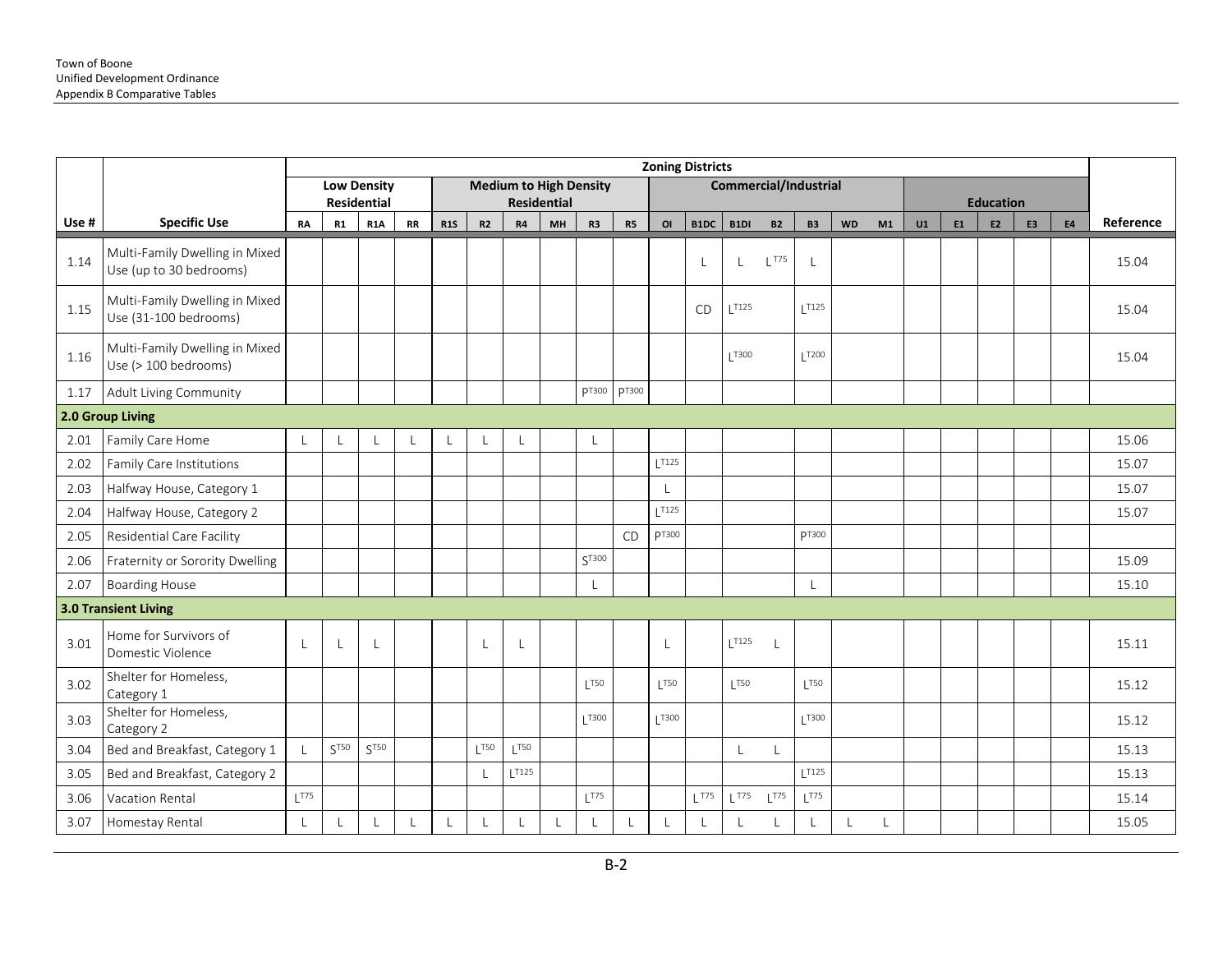|       |                                                                            |                  |    |                                  |    |            |    |    |                               |                |           |                  | <b>Zoning Districts</b> |                       |                  |                  |           |                  |    |    |                                    |    |           |           |
|-------|----------------------------------------------------------------------------|------------------|----|----------------------------------|----|------------|----|----|-------------------------------|----------------|-----------|------------------|-------------------------|-----------------------|------------------|------------------|-----------|------------------|----|----|------------------------------------|----|-----------|-----------|
|       |                                                                            |                  |    | <b>Low Density</b>               |    |            |    |    | <b>Medium to High Density</b> |                |           |                  |                         | Commercial/Industrial |                  |                  |           |                  |    |    |                                    |    |           |           |
| Use # | <b>Specific Use</b>                                                        | <b>RA</b>        | R1 | <b>Residential</b><br><b>R1A</b> | RR | <b>R1S</b> | R2 | R4 | <b>Residential</b><br>MH      | R <sub>3</sub> | <b>R5</b> | OI               | B1DC                    | B1DI                  | <b>B2</b>        | <b>B3</b>        | <b>WD</b> | M1               | U1 | E1 | <b>Education</b><br>E <sub>2</sub> | E3 | <b>E4</b> | Reference |
| 3.08  | Motel                                                                      |                  |    |                                  |    |            |    |    |                               |                |           |                  |                         |                       |                  | pT300            |           |                  |    |    |                                    |    |           |           |
| 3.09  | Hotel, Small                                                               |                  |    |                                  |    |            |    |    |                               |                |           |                  | P                       | $\mathsf{P}$          |                  | $\mathsf{P}$     | P         |                  |    |    |                                    |    |           |           |
| 3.10  | Hotel, Large                                                               |                  |    |                                  |    |            |    |    |                               |                |           |                  |                         |                       |                  | pT200            |           |                  |    |    |                                    |    |           |           |
| 3.11  | Hotel, extended stay                                                       |                  |    |                                  |    |            |    |    |                               |                |           |                  |                         |                       |                  | pT300            |           |                  |    |    |                                    |    |           |           |
|       | 4.0 Institutional                                                          |                  |    |                                  |    |            |    |    |                               |                |           |                  |                         |                       |                  |                  |           |                  |    |    |                                    |    |           |           |
| 4.01  | Airport/Landing Strip                                                      | ST300            |    |                                  |    |            |    |    |                               |                |           |                  |                         |                       |                  |                  |           |                  |    |    |                                    |    |           | 15.15     |
| 4.02  | Heliport                                                                   | $S^{T300}$       |    |                                  |    |            |    |    |                               |                |           |                  |                         |                       |                  |                  |           |                  |    |    |                                    |    |           |           |
| 4.03  | Funeral Home Establishment                                                 |                  |    |                                  |    |            |    |    |                               |                |           | P                | P                       | P                     | P                | P                |           |                  |    |    |                                    |    |           |           |
| 4.04  | Cemetery                                                                   | $\mathsf{P}$     | P  | P                                | P  |            | P  | P  | P                             | P              |           | P                |                         | P                     | P                | P                |           | P                |    |    |                                    |    |           |           |
| 4.05  | Post Office                                                                |                  |    |                                  |    |            |    |    |                               |                |           | P                | P                       | P                     | P                | P                |           | P                |    |    |                                    |    |           |           |
| 4.06  | Post Office, Distribution                                                  |                  |    |                                  |    |            |    |    |                               |                |           |                  |                         |                       |                  |                  |           | P                |    |    |                                    |    |           |           |
| 4.07  | Animal Sanctuary                                                           | $\zeta$ T300     |    |                                  |    |            |    |    |                               |                |           |                  |                         |                       |                  |                  |           |                  |    |    |                                    |    |           |           |
|       | <b>5.0 Government Uses</b>                                                 |                  |    |                                  |    |            |    |    |                               |                |           |                  |                         |                       |                  |                  |           |                  |    |    |                                    |    |           |           |
| 5.01  | Government Cultural Facility                                               |                  |    |                                  |    |            |    |    |                               |                |           | P                | P                       | P                     |                  | P                |           |                  |    |    |                                    |    |           |           |
| 5.02  | Government Neighborhood<br>Cultural Facility, Indoor<br>Activity Only      | <sub>S</sub>     | S  | S                                | S  |            | S  | S  |                               |                |           | P                | P                       | P                     | P                | P                |           |                  |    |    |                                    |    |           |           |
| 5.03  | Government Neighborhood<br>Cultural Facility, Includes<br>Outdoor Activity |                  |    |                                  |    |            |    |    |                               |                |           | P                | P                       | P                     |                  | P                |           |                  |    |    |                                    |    |           |           |
| 5.04  | Recreation Facility, Category 1                                            | P                |    |                                  |    |            |    |    |                               | P              |           | P                | P                       | P                     | P                | P                |           | P                |    |    |                                    |    |           |           |
| 5.05  | Recreation Facility, Category 2                                            | P                | P  | P                                | P  |            | P  | P  |                               |                |           | P                | P                       | P                     | P                | P                |           | P                |    |    |                                    |    |           |           |
| 5.06  | Recreation Facility, Category 3                                            | p <sub>T50</sub> | S  | S                                | S  |            | S  | S  |                               | P              |           | p <sub>T50</sub> | p <sub>T50</sub>        | <b>p</b> T50          | p <sub>T50</sub> | p <sub>T50</sub> |           | p <sub>T50</sub> |    |    |                                    |    |           |           |
| 5.07  | Event Venue, Category 1                                                    |                  |    |                                  |    |            |    |    | P                             | P              |           | P                | P                       | P                     | P                | P                |           |                  |    |    |                                    |    |           |           |
| 5.08  | Event Venue, Category 2                                                    |                  |    |                                  |    |            |    |    | S                             | S              |           | P                | P                       | P                     | P                | P                |           |                  |    |    |                                    |    |           |           |
| 5.09  | Event Venue, Category 3                                                    |                  |    |                                  |    |            |    |    |                               |                |           | p <sub>T50</sub> | <b>pT50</b>             | p <sub>T50</sub>      | p <sub>T50</sub> | p <sub>T50</sub> |           |                  |    |    |                                    |    |           |           |
| 5.10  | Landfill                                                                   |                  |    |                                  |    |            |    |    |                               |                |           |                  |                         |                       |                  |                  |           | S                |    |    |                                    |    |           |           |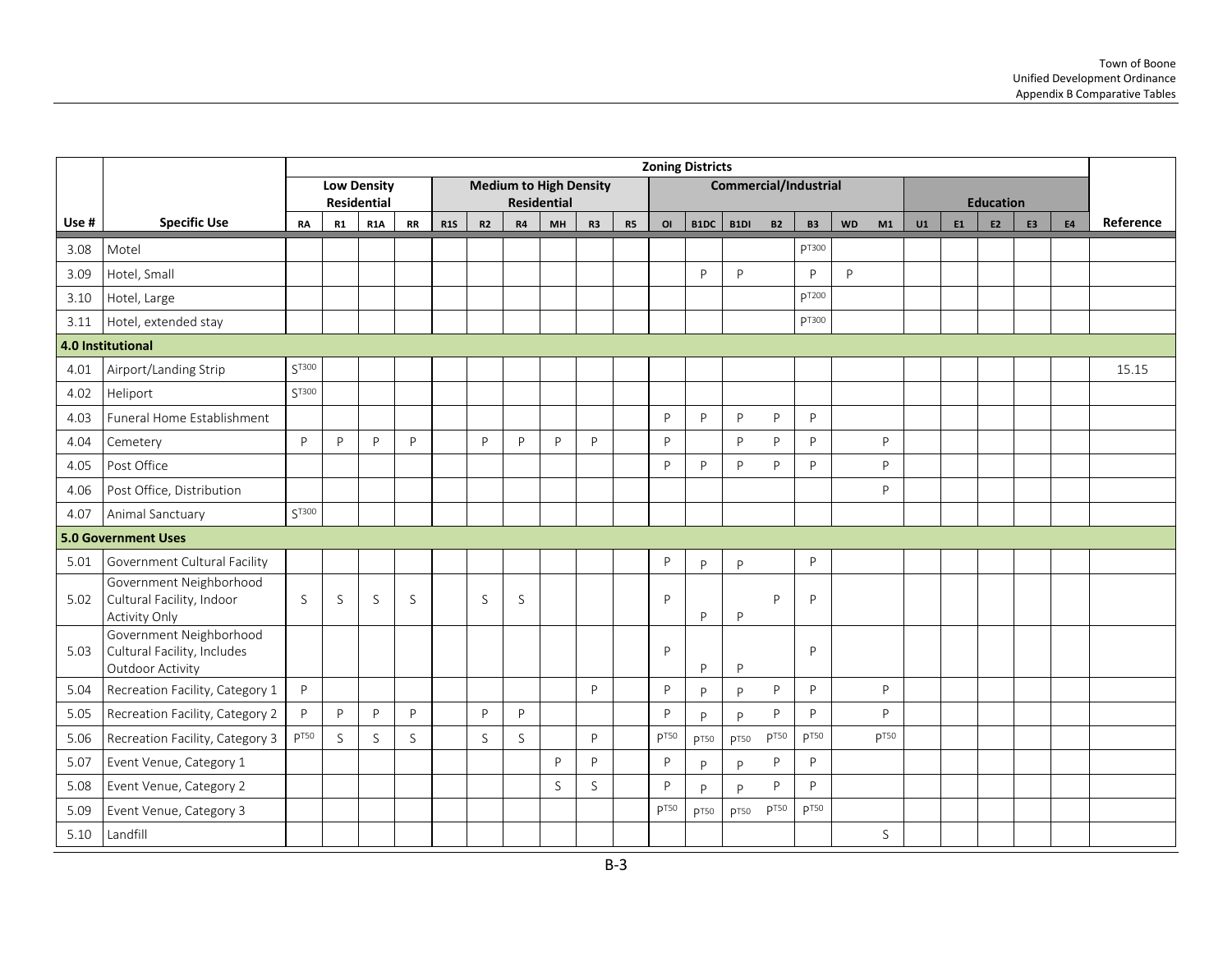|       |                                                                                                   |              |     |                                  |           |              |              |    |                               |              |           | <b>Zoning Districts</b> |              |                              |              |              |                 |    |              |                        |                |              |           |
|-------|---------------------------------------------------------------------------------------------------|--------------|-----|----------------------------------|-----------|--------------|--------------|----|-------------------------------|--------------|-----------|-------------------------|--------------|------------------------------|--------------|--------------|-----------------|----|--------------|------------------------|----------------|--------------|-----------|
|       |                                                                                                   |              |     | <b>Low Density</b>               |           |              |              |    | <b>Medium to High Density</b> |              |           |                         |              | <b>Commercial/Industrial</b> |              |              |                 |    |              |                        |                |              |           |
| Use # | <b>Specific Use</b>                                                                               | RA           | R1  | <b>Residential</b><br><b>R1A</b> | <b>RR</b> | <b>R1S</b>   | R2           | R4 | <b>Residential</b><br>MH      | R3           | <b>R5</b> | O <sub>l</sub>          | B1DC         | B1DI                         | <b>B2</b>    | <b>B3</b>    | <b>WD</b><br>M1 | U1 | E1           | <b>Education</b><br>E2 | E <sub>3</sub> | <b>E4</b>    | Reference |
| 5.11  | Solid Waste Processing                                                                            |              |     |                                  |           |              |              |    |                               |              |           |                         |              |                              |              |              | S               |    |              |                        |                |              |           |
| 5.12  | Police Substation                                                                                 | P            | P   | P                                | P         |              | P            | P  |                               |              |           | $\mathsf{P}$            | P            | P                            | P            | P            | P               |    |              |                        |                |              |           |
| 5.13  | Utility Facility, Town                                                                            | $\mathsf{L}$ |     | $\mathsf{L}$                     |           |              |              |    |                               |              |           | $\mathsf{L}$            |              |                              | L            | $\mathsf{L}$ | $\mathbf{I}$    |    |              |                        |                |              | 15.16     |
| 5.14  | Utility Facility, Government,<br>Neighborhood                                                     | L            |     | -L                               |           |              |              |    | P                             | P            |           | L                       |              |                              |              | $\mathsf{L}$ | $\mathbf{I}$    |    |              |                        |                |              | 15.16     |
| 5.15  | Utility Facility, Government,<br>Regional                                                         | T300         |     |                                  |           |              |              |    | L                             |              |           | T300                    |              |                              |              | T300         | T300            |    |              |                        |                |              | 15.16     |
| 5.16  | Government Facility                                                                               | P            |     |                                  |           |              |              |    | $\overline{1}$                |              |           | <b>P</b>                | P            | P                            | P            | P            | P               |    |              |                        |                |              |           |
|       | <b>6.0 Non-Government Utility Facility</b>                                                        |              |     |                                  |           |              |              |    |                               |              |           |                         |              |                              |              |              |                 |    |              |                        |                |              |           |
| 6.01  | Utility Facility, Neighborhood                                                                    | $\mathsf{L}$ |     | L                                |           |              |              |    | P                             |              |           | L                       |              | L                            |              | $\mathsf{L}$ | L               |    |              |                        |                |              | 15.16     |
| 6.02  | Utility Facility, Regional                                                                        | T300         |     |                                  |           |              |              |    |                               |              |           | T300                    |              |                              |              | T300         | 1T300           |    |              |                        |                |              | 15.16     |
|       | 7.0 Wireless Communication                                                                        |              |     |                                  |           |              |              |    |                               |              |           |                         |              |                              |              |              |                 |    |              |                        |                |              |           |
| 7.01  | Small Wireless Collocation                                                                        | $\mathsf{L}$ |     | -L                               |           | L            | L            |    | $\mathsf{L}$                  | $\mathbf{I}$ |           | $\mathsf{L}$            | $\mathsf{L}$ |                              | L            | $\lfloor$    | $\mathsf{L}$    |    | L            | $\mathsf{L}$           |                |              | 15.18     |
| 7.02  | Wireless Facility Collocation on<br><b>Existing Wireless Support</b><br>Structure or Utility Pole | $\mathsf{L}$ |     | $\mathsf{L}$                     |           | $\mathbf{L}$ | L            |    | $\mathsf{L}$                  | $\perp$      |           | L                       | $\mathsf{L}$ | $\perp$                      |              | $\mathsf{L}$ | $\mathbf{I}$    | L  | $\mathsf{L}$ | <b>L</b>               | $\overline{1}$ | $\mathsf{L}$ | 15.17     |
| 7.03  | Stealth Wireless Facility<br>Attached to Existing Building<br>or Structure                        | L            |     | -L                               |           |              | L            |    | $\mathsf{L}$                  |              |           | L                       | $\mathsf{L}$ | L                            |              | $\mathsf{L}$ | $\mathsf{L}$    |    | $\mathsf{L}$ | $\perp$                |                | -L           | 15.17     |
| 7.04  | Non-stealth Wireless Facility<br>Attached to Existing Building<br>or Structure                    |              |     |                                  |           |              |              |    |                               |              |           |                         |              |                              |              |              |                 |    |              |                        |                |              | 15.17     |
| 7.05  | Non-stealth Wireless Facility<br>Collocation on Electrical<br><b>Transmission Towers</b>          | $\mathsf{L}$ |     | $\mathsf{L}$                     |           | $\mathsf{L}$ | $\mathsf{L}$ |    | $\mathsf{L}$                  | $\perp$      |           | $\mathsf{L}$            | $\mathsf{L}$ | $\mathsf{L}$                 | $\mathbf{I}$ | $\mathsf{L}$ | $\mathsf{L}$    | L  | $\mathsf{L}$ | $\perp$                | $\mathbf{I}$   |              | 15.17     |
| 7.06  | Stealth Wireless Support<br>Structure                                                             | S/L          | S/L | S/L                              | S/L       | S/L          | $\mathsf{L}$ |    | L                             |              |           | L                       |              |                              |              | L            | $\mathbf{I}$    |    | L            |                        |                |              | 15.17     |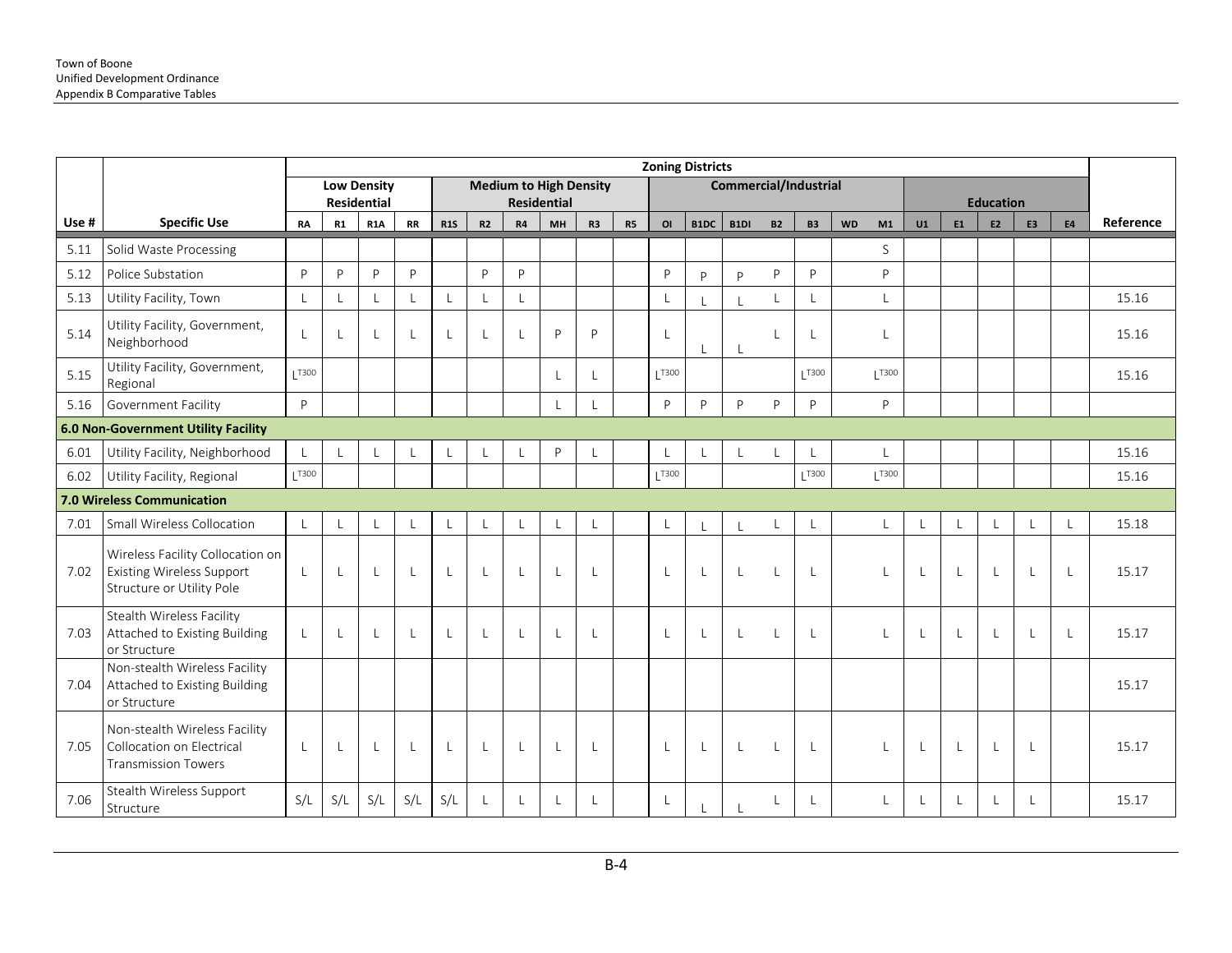|                      |                                                             |                   |               |                    |               |     |              |                                                     |               |                |    |                  | <b>Zoning Districts</b> |                       |           |                          |           |    |       |              |                   |               |           |           |
|----------------------|-------------------------------------------------------------|-------------------|---------------|--------------------|---------------|-----|--------------|-----------------------------------------------------|---------------|----------------|----|------------------|-------------------------|-----------------------|-----------|--------------------------|-----------|----|-------|--------------|-------------------|---------------|-----------|-----------|
|                      |                                                             |                   | Residential   | <b>Low Density</b> |               |     |              | <b>Medium to High Density</b><br><b>Residential</b> |               |                |    |                  |                         | Commercial/Industrial |           |                          |           |    |       |              | <b>Education</b>  |               |           |           |
| Use #                | <b>Specific Use</b>                                         | <b>RA</b>         | R1            | <b>R1A</b>         | RR            | R1S | R2           | R4                                                  | MH            | R <sub>3</sub> | R5 | OI               | B1DC                    | B1DI                  | <b>B2</b> | <b>B3</b>                | <b>WD</b> | M1 | U1    | E1           | E <sub>2</sub>    | E3            | <b>E4</b> | Reference |
| 7.07                 | Non-stealth Wireless Support<br>Structure                   |                   |               |                    |               |     |              |                                                     |               | $\mathbf{I}$   |    | L                |                         |                       |           | L                        |           | L  | L     |              |                   |               |           | 15.17     |
| 7.08                 | <b>Emergency Response</b><br>Communication Antenna          | P                 | P             | P                  | $\mathsf{P}$  | P   | P            | P                                                   | P             | $\mathsf{P}$   | P  | P                | P                       | P                     | P         | P                        | P         | P  | P     | P            | P                 | P             | P         |           |
| 8.0 Assembly         |                                                             |                   |               |                    |               |     |              |                                                     |               |                |    |                  |                         |                       |           |                          |           |    |       |              |                   |               |           |           |
| 8.01                 | Religious Assembly, Category 1                              | P                 | P             | P                  | P             |     | P            | P                                                   | P             | P              |    | P                |                         | P                     | P         | P                        |           |    |       |              |                   |               |           |           |
| 8.02                 | Religious Assembly, Category 2                              | p <sub>T125</sub> | <b>p</b> T125 | <b>p</b> T125      | <b>p</b> T125 |     | <b>pT125</b> | <b>p</b> T125                                       | <b>p</b> T125 | <b>p</b> T125  |    | p <sub>T75</sub> |                         | P                     |           | P                        |           |    |       |              |                   |               |           |           |
| 8.03                 | Religious Assembly, Category 3                              | pT200             |               |                    |               |     |              |                                                     |               |                |    |                  |                         | <b>pT200</b>          |           | <b>DT200</b>             |           |    |       |              |                   |               |           |           |
| 8.04                 | Club/Lodge, Category 1                                      |                   |               |                    |               |     |              |                                                     |               |                |    |                  |                         | p T75                 |           | <b>p</b> T75             |           |    |       |              |                   |               |           |           |
| 8.05                 | Club/Lodge Which Does Not<br>Serve Alcohol                  | $\mathsf{P}$      |               |                    |               |     |              |                                                     |               |                |    |                  |                         |                       |           | P                        |           |    |       |              |                   |               |           |           |
| <b>9.0 Education</b> |                                                             |                   |               |                    |               |     |              |                                                     |               |                |    |                  |                         |                       |           |                          |           |    |       |              |                   |               |           |           |
| 9.01                 | Public colleges and universities                            |                   |               |                    |               |     |              |                                                     |               |                |    |                  |                         |                       |           |                          |           |    | pT200 | <b>PT200</b> | <b>p</b> T200     |               |           |           |
| 9.02                 | Private colleges and<br>universities                        |                   |               |                    |               |     |              |                                                     |               |                |    |                  |                         |                       |           |                          |           |    |       | pT200        | p <sub>T200</sub> |               |           |           |
| 9.03                 | Trade school                                                |                   |               |                    |               |     |              |                                                     |               |                |    |                  |                         |                       |           |                          |           |    |       |              |                   | <b>pT200</b>  |           |           |
| 9.04                 | High school                                                 |                   |               |                    |               |     |              |                                                     |               |                |    |                  |                         |                       |           |                          |           |    |       |              |                   | pT200         |           |           |
| 9.05                 | Elementary school                                           |                   |               |                    |               |     |              |                                                     |               |                |    |                  |                         |                       |           |                          |           |    |       |              |                   | <b>p</b> T200 |           |           |
| 9.06                 | Boarding school                                             |                   |               |                    |               |     |              |                                                     |               |                |    |                  |                         |                       |           |                          |           |    |       |              |                   |               |           |           |
| 9.07                 | College- or university-<br>operated community<br>enterprise |                   |               |                    |               |     |              |                                                     |               |                |    |                  | $\mathsf{L}$            | L                     |           |                          |           |    |       |              |                   |               |           | 15.63     |
| 9.08                 | College- or university-<br>operated child daycare center    |                   |               |                    |               |     |              |                                                     |               |                |    |                  |                         |                       |           |                          |           |    |       |              |                   |               | L         | 15.19     |
| 10.0 Daycare         |                                                             |                   |               |                    |               |     |              |                                                     |               |                |    |                  |                         |                       |           |                          |           |    |       |              |                   |               |           |           |
| 10.01                | Child Daycare, Large                                        | L                 |               |                    |               |     |              | L                                                   |               | L              |    |                  |                         |                       |           | $\overline{\phantom{a}}$ |           |    |       |              |                   |               |           | 15.19     |
|                      | 10.02 Child Daycare Center                                  |                   |               |                    |               |     |              |                                                     |               |                |    | $\mathsf{L}$     |                         |                       |           |                          |           |    |       |              |                   |               |           | 15.19     |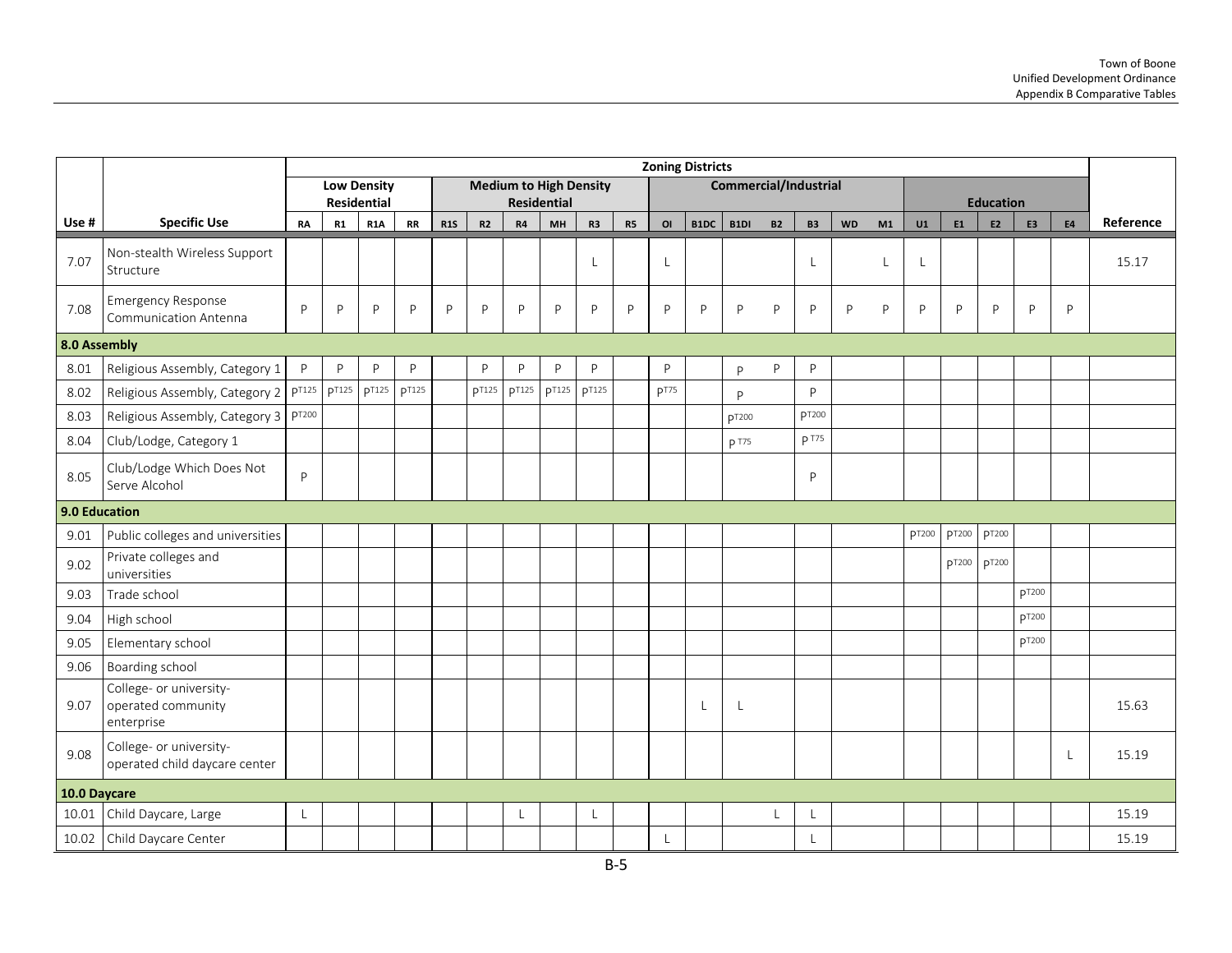|       |                                                                                      |                     |    |                                          |           |            |    |    |                                                     |                |           |                  | <b>Zoning Districts</b> |                              |                  |               |           |              |    |    |                  |    |           |           |
|-------|--------------------------------------------------------------------------------------|---------------------|----|------------------------------------------|-----------|------------|----|----|-----------------------------------------------------|----------------|-----------|------------------|-------------------------|------------------------------|------------------|---------------|-----------|--------------|----|----|------------------|----|-----------|-----------|
|       |                                                                                      |                     |    | <b>Low Density</b><br><b>Residential</b> |           |            |    |    | <b>Medium to High Density</b><br><b>Residential</b> |                |           |                  |                         | <b>Commercial/Industrial</b> |                  |               |           |              |    |    | <b>Education</b> |    |           |           |
| Use # | <b>Specific Use</b>                                                                  | RA                  | R1 | <b>R1A</b>                               | <b>RR</b> | <b>R1S</b> | R2 | R4 | MH                                                  | R <sub>3</sub> | <b>R5</b> | O <sub>l</sub>   | B1DC                    | B1DI                         | <b>B2</b>        | <b>B3</b>     | <b>WD</b> | M1           | U1 | E1 | E <sub>2</sub>   | E3 | <b>E4</b> | Reference |
| 10.03 | Adult Daycare, Large                                                                 | L                   |    |                                          |           |            |    |    |                                                     | L              |           |                  |                         |                              |                  | $\lfloor$     |           |              |    |    |                  |    |           | 15.19     |
| 10.04 | Adult Daycare Center                                                                 |                     |    |                                          |           |            |    |    |                                                     |                |           |                  |                         |                              |                  | L             |           |              |    |    |                  |    |           | 15.19     |
| 10.05 | All Other Daycare                                                                    |                     |    |                                          |           |            |    |    |                                                     |                |           | CD               |                         |                              |                  |               |           |              |    |    |                  |    |           |           |
|       | 11.0 General Sales and Service                                                       |                     |    |                                          |           |            |    |    |                                                     |                |           |                  |                         |                              |                  |               |           |              |    |    |                  |    |           |           |
| 11.01 | Kennel                                                                               | $L$ <sup>T125</sup> |    |                                          |           |            |    |    |                                                     |                |           |                  |                         |                              |                  | $L$ T125      |           |              |    |    |                  |    |           | 15.20     |
| 11.02 | Veterinary Office/Hospital with<br>Outdoor Kennels                                   | $\overline{1125}$   |    |                                          |           |            |    |    |                                                     |                |           | 1T125            |                         |                              |                  | 1T125         |           |              |    |    |                  |    |           | 15.20     |
| 11.03 | Office/Hospital<br>Veterinary<br>without Outdoor Kennels                             | P                   |    |                                          |           |            |    |    |                                                     |                |           | P                | P                       | $\mathsf{P}$                 | P                | P             |           |              |    |    |                  |    |           |           |
| 11.04 | Financial Institution $\leq$ 5,000 ft <sup>2</sup>                                   |                     |    |                                          |           |            |    |    |                                                     |                |           | P                | <b>P</b>                | P                            | P                | P             |           |              |    |    |                  |    |           |           |
| 11.05 | Financial Institution > 5,000 ft <sup>2</sup>                                        |                     |    |                                          |           |            |    |    |                                                     |                |           | P                | P                       | P                            |                  | P             |           |              |    |    |                  |    |           |           |
| 11.06 | Restaurant $\leq$ 2,500 ft <sup>2</sup> open to<br>the public during $10$ pm $-6$ am |                     |    |                                          |           |            |    |    |                                                     |                |           | p T75            | P<br>T125               | P<br>T200                    | p <sub>T75</sub> | p T75         |           | p T75        |    |    |                  |    |           |           |
| 11.07 | Other Restaurants $\leq 2,500$ ft <sup>2</sup>                                       |                     |    |                                          |           |            |    |    |                                                     |                |           | P                | P                       | p                            | P                | P             |           | P            |    |    |                  |    |           |           |
| 11.08 | Restaurant > 2,500 ft <sup>2</sup> open to<br>the public during $10$ pm $-6$ am      |                     |    |                                          |           |            |    |    |                                                     |                |           | pT200            | pT125                   | pT200                        |                  | <b>DT200</b>  |           |              |    |    |                  |    |           |           |
| 11.09 | Other Restaurants > 2,500 ft <sup>2</sup>                                            |                     |    |                                          |           |            |    |    |                                                     |                |           | <b>PT125</b>     | p <sub>T75</sub>        | p <sub>T75</sub>             |                  | <b>p</b> T125 |           |              |    |    |                  |    |           |           |
| 11.10 | Restaurant $\leq$ 3,500 ft <sup>2</sup> open to<br>the public during 10 pm-6 am      |                     |    |                                          |           |            |    |    |                                                     |                |           |                  |                         |                              |                  |               |           | pT300        |    |    |                  |    |           |           |
| 11.11 | Other Restaurants ≤ 3,500 ft <sup>2</sup>                                            |                     |    |                                          |           |            |    |    |                                                     |                |           |                  |                         |                              |                  |               |           | <b>PT300</b> |    |    |                  |    |           |           |
| 11.12 | Bar                                                                                  |                     |    |                                          |           |            |    |    |                                                     |                |           |                  |                         |                              |                  |               |           |              |    |    |                  |    |           |           |
| 11.13 | ABC Store                                                                            |                     |    |                                          |           |            |    |    |                                                     |                |           |                  |                         |                              |                  | P             |           | P            |    |    |                  |    |           |           |
| 11.14 | Personal Service Establishment<br>open to the public during 10<br>pm-6 am            |                     |    |                                          |           |            |    |    |                                                     |                |           | p <sub>T75</sub> | <b>PT125</b>            | <b>PT125</b>                 |                  | PT75          |           | P            |    |    |                  |    |           |           |
| 11.15 | Personal<br>Service<br>Other<br>Establishments                                       |                     |    |                                          |           |            |    |    |                                                     |                |           | P                | P                       | P                            | P                | P             |           | P            |    |    |                  |    |           |           |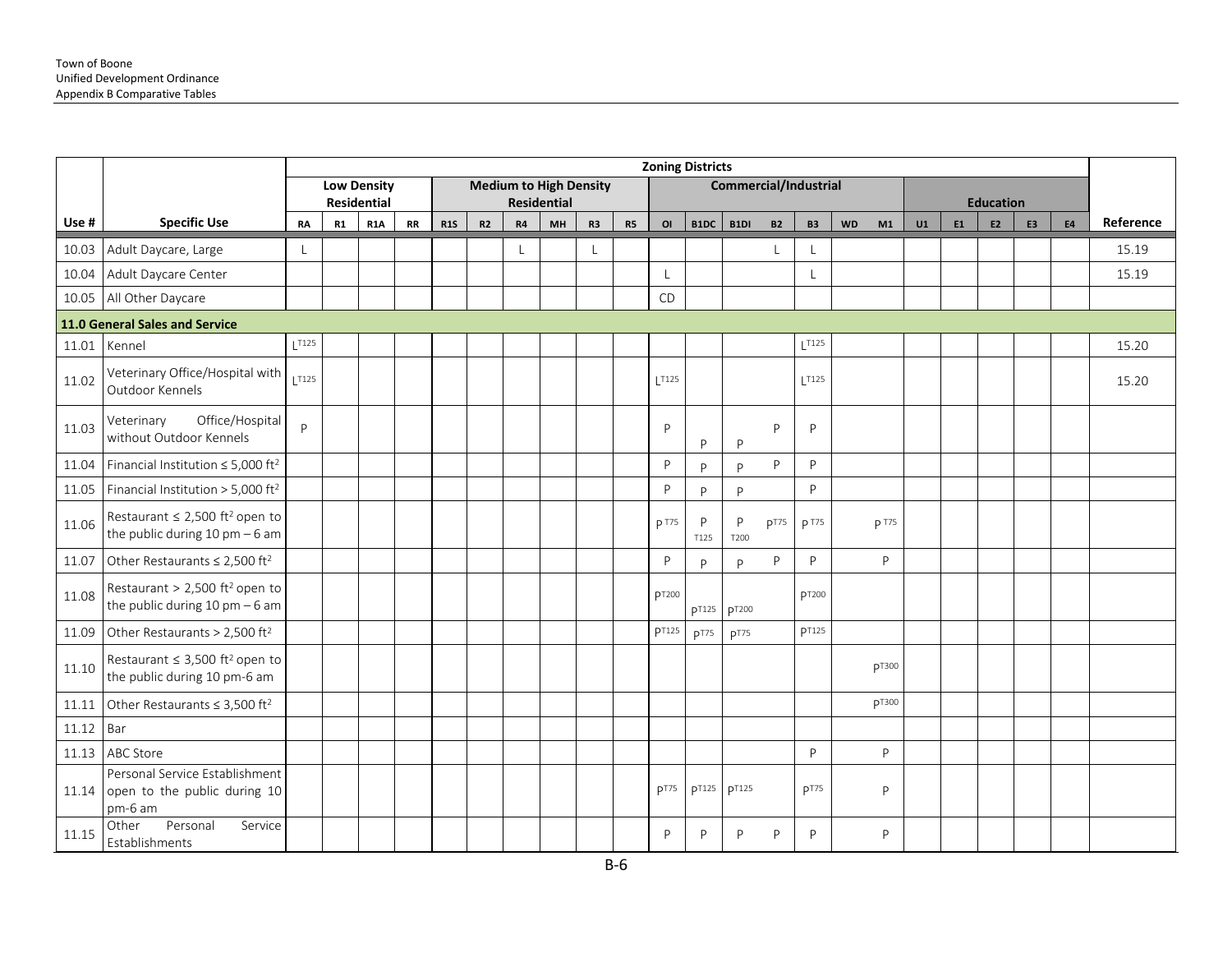|       |                                                                                    |              |    |                    |           |            |    |    |                               |                |           |                | <b>Zoning Districts</b> |           |                              |                    |                    |    |    |                  |                |           |           |
|-------|------------------------------------------------------------------------------------|--------------|----|--------------------|-----------|------------|----|----|-------------------------------|----------------|-----------|----------------|-------------------------|-----------|------------------------------|--------------------|--------------------|----|----|------------------|----------------|-----------|-----------|
|       |                                                                                    |              |    | <b>Low Density</b> |           |            |    |    | <b>Medium to High Density</b> |                |           |                |                         |           | <b>Commercial/Industrial</b> |                    |                    |    |    |                  |                |           |           |
|       |                                                                                    |              |    | <b>Residential</b> |           |            |    |    | <b>Residential</b>            |                |           |                |                         |           |                              |                    |                    |    |    | <b>Education</b> |                |           |           |
| Use # | <b>Specific Use</b>                                                                | RA           | R1 | <b>R1A</b>         | <b>RR</b> | <b>R1S</b> | R2 | R4 | MH                            | R <sub>3</sub> | <b>R5</b> | O <sub>I</sub> | B1DC                    | B1DI      | <b>B2</b>                    | <b>B3</b>          | <b>WD</b><br>M1    | U1 | E1 | E <sub>2</sub>   | E <sub>3</sub> | <b>E4</b> | Reference |
|       | 11.16 Retail Store up to 5,000 ft <sup>2</sup>                                     |              |    |                    |           |            |    |    |                               |                |           | P              | P                       | P         | P                            | P                  | P                  |    |    |                  |                |           |           |
| 11.17 | Retail Store more than 5,000<br>but less than 25,000 ft <sup>2</sup>               |              |    |                    |           |            |    |    |                               |                |           |                | CD                      | P<br>T300 | pT200                        | pT200              |                    |    |    |                  |                |           |           |
| 11.18 | Retail Store 25,000 ft <sup>2</sup> and<br>greater                                 |              |    |                    |           |            |    |    |                               |                |           |                |                         |           |                              | T300               |                    |    |    |                  |                |           | 15.21     |
| 11.19 | Reserved                                                                           |              |    |                    |           |            |    |    |                               |                |           |                |                         |           |                              |                    |                    |    |    |                  |                |           |           |
|       | Business or Professional Office<br>11.20 open to the public during 10<br>$pm - am$ |              |    |                    |           |            |    |    |                               |                |           | pT75           | p <sub>T50</sub>        | p125      |                              | p <sub>T75</sub>   | p T75              |    |    |                  |                |           |           |
| 11.21 | Other Business or Professional<br>Office                                           |              |    |                    |           |            |    |    |                               |                |           | P              | P                       | P         | P                            | P                  | P                  |    |    |                  |                |           |           |
| 11.22 | Medical Office, Category 1                                                         |              |    |                    |           |            |    |    |                               |                |           | pT300          | pT300                   | pT300     |                              | pT300              |                    |    |    |                  |                |           |           |
| 11.23 | Medical Office, Category 2                                                         |              |    |                    |           |            |    |    |                               |                |           | <b>p</b> T125  | <b>p</b> T125           | DT125     |                              | <b>pT125</b>       |                    |    |    |                  |                |           |           |
| 11.24 | Medical Office, Category 3                                                         |              |    |                    |           |            |    |    |                               |                |           | <b>PT125</b>   |                         |           |                              | <b>PT125</b>       |                    |    |    |                  |                |           |           |
| 11.25 | Medical Office, Category 4                                                         |              |    |                    |           |            |    |    |                               |                |           | D              | <b>P</b>                | P         | P                            | P                  |                    |    |    |                  |                |           |           |
| 11.26 | Hospital                                                                           |              |    |                    |           |            |    |    |                               |                |           | <b>pT300</b>   |                         |           |                              |                    |                    |    |    |                  |                |           |           |
| 11.27 | Medical Emergency Response                                                         |              |    |                    |           |            |    |    |                               |                |           | <b>DT300</b>   |                         | pt300     |                              | <b>pT300</b>       |                    |    |    |                  |                |           |           |
| 11.28 | Open Air Market, Recurring                                                         | 1T75         |    |                    |           |            |    |    |                               |                |           | 1T50           |                         |           |                              | 1T75               |                    |    |    |                  |                |           | 15.22     |
| 11.29 | Vehicle Sales and Service                                                          |              |    |                    |           |            |    |    |                               |                |           |                |                         |           | $1$ T <sub>125</sub>         | $L$ <sup>T75</sup> |                    |    |    |                  |                |           | 15.23     |
| 11.30 | Equipment Sales and Service                                                        |              |    |                    |           |            |    |    |                               |                |           |                |                         |           |                              | T125               | T125               |    |    |                  |                |           | 15.24     |
| 11.31 | Moped Sales and Service                                                            |              |    |                    |           |            |    |    |                               |                |           |                |                         | P         | P                            | P                  |                    |    |    |                  |                |           |           |
| 11.32 | Boat or Marine Craft Sales and<br>Service                                          |              |    |                    |           |            |    |    |                               |                |           |                |                         |           |                              | 1T75               | $L$ <sup>T75</sup> |    |    |                  |                |           | 15.25     |
| 11.33 | Impound Lot/Towing Service                                                         |              |    |                    |           |            |    |    |                               |                |           |                |                         |           |                              | T125               | 1T125              |    |    |                  |                |           | 15.26     |
| 11.34 | Gas Station                                                                        | <b>DT125</b> |    |                    |           |            |    |    |                               |                |           |                |                         |           | <b>p</b> T125                | <b>pT125</b>       | <b>DT125</b>       |    |    |                  |                |           |           |
|       | 11.35 Car Wash                                                                     |              |    |                    |           |            |    |    |                               |                |           |                |                         |           | <b>p</b> T125                | <b>p</b> T125      | <b>p</b> T125      |    |    |                  |                |           |           |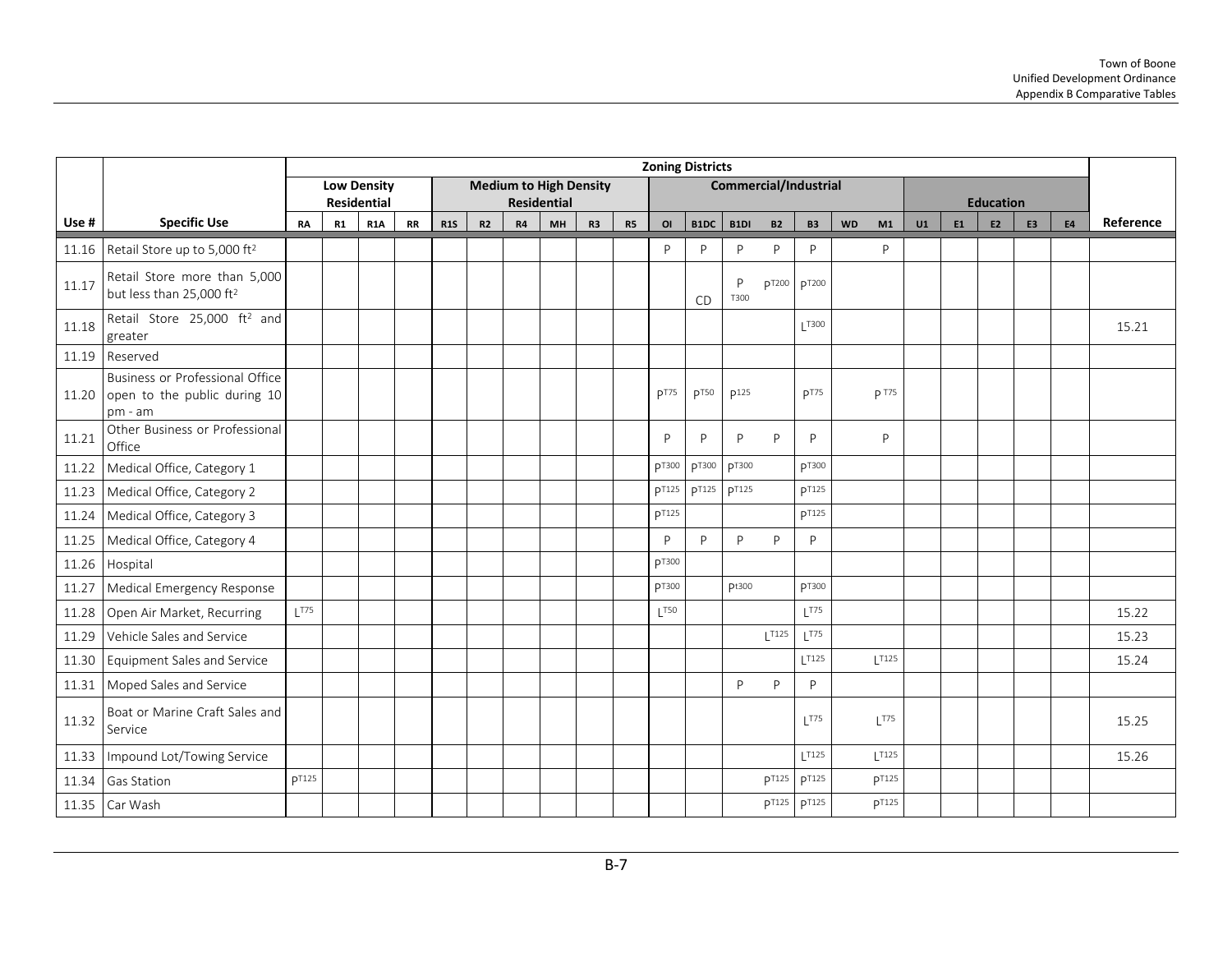|       |                                                         |                                 |    |                                 |           |            |                |    |                               |                |                |              | <b>Zoning Districts</b> |              |                  |                              |           |    |    |    |                                    |                |           |           |
|-------|---------------------------------------------------------|---------------------------------|----|---------------------------------|-----------|------------|----------------|----|-------------------------------|----------------|----------------|--------------|-------------------------|--------------|------------------|------------------------------|-----------|----|----|----|------------------------------------|----------------|-----------|-----------|
|       |                                                         |                                 |    | <b>Low Density</b>              |           |            |                |    | <b>Medium to High Density</b> |                |                |              |                         |              |                  | <b>Commercial/Industrial</b> |           |    |    |    |                                    |                |           |           |
| Use # | <b>Specific Use</b>                                     | <b>RA</b>                       | R1 | Residential<br>R <sub>1</sub> A | <b>RR</b> | <b>R1S</b> | R2             | R4 | <b>Residential</b><br>MH      | R <sub>3</sub> | R <sub>5</sub> | OI           | B1DC                    | B1DI         | <b>B2</b>        | <b>B3</b>                    | <b>WD</b> | M1 | U1 | E1 | <b>Education</b><br>E <sub>2</sub> | E <sub>3</sub> | <b>E4</b> | Reference |
|       |                                                         |                                 |    |                                 |           |            |                |    |                               |                |                |              |                         |              |                  |                              |           |    |    |    |                                    |                |           |           |
| 11.36 | Seasonal Retail Activities and<br>Amusements            | P                               |    |                                 |           |            |                |    |                               |                |                | P            | $\mathsf{P}$            | P            | P                | P                            |           | P  |    |    |                                    |                |           |           |
| 11.37 | Electric-Vehicle Charging<br>Station                    |                                 |    |                                 |           |            |                |    |                               |                |                |              |                         | L            | L                | L                            |           | L  |    |    |                                    |                |           | 15.65     |
|       | 12.0 Recreation & Entertainment Uses                    |                                 |    |                                 |           |            |                |    |                               |                |                |              |                         |              |                  |                              |           |    |    |    |                                    |                |           |           |
| 12.01 | Indoor Shooting Range                                   | $L$ <sup><math>T75</math></sup> |    |                                 |           |            |                |    |                               |                |                |              |                         |              |                  | $L$ T75                      |           |    |    |    |                                    |                |           | 15.27     |
| 12.02 | Outdoor Shooting Range                                  |                                 |    |                                 |           |            |                |    |                               |                |                |              |                         |              |                  |                              |           |    |    |    |                                    |                |           |           |
| 12.03 | Indoor Theater                                          |                                 |    |                                 |           |            |                |    |                               |                |                |              | $\mathsf{P}$            | P            |                  | P                            |           |    |    |    |                                    |                |           |           |
| 12.04 | Outdoor Theater                                         | <b>PT200</b>                    |    |                                 |           |            |                |    |                               |                |                |              | P                       | <b>PT125</b> |                  | <b>p</b> T125                |           |    |    |    |                                    |                |           |           |
| 12.05 | Event Venue, Category 1                                 |                                 |    |                                 |           |            |                |    |                               |                |                |              | <b>P</b>                | P            | p <sub>T75</sub> | P                            |           | P  |    |    |                                    |                |           |           |
| 12.06 | Event Venue, Category 2                                 |                                 |    |                                 |           |            |                |    |                               |                |                |              | p <sub>T50</sub>        | <b>pT50</b>  | <b>p</b> T125    | <b>pT125</b>                 |           |    |    |    |                                    |                |           |           |
| 12.07 | Event Venue, Category 3                                 |                                 |    |                                 |           |            |                |    |                               |                |                |              | pT200                   | <b>DT200</b> |                  | <b>pT200</b>                 |           |    |    |    |                                    |                |           |           |
| 12.08 | Campground and Recreational<br>Vehicle Park             | <b>T200</b>                     |    |                                 |           |            |                |    |                               |                |                |              |                         |              |                  | T200                         |           |    |    |    |                                    |                |           | 15.28     |
| 12.09 | Coliseum                                                |                                 |    |                                 |           |            |                |    |                               |                |                |              |                         |              |                  | ST300                        |           |    |    |    |                                    |                |           |           |
| 12.10 | Recreation Facility, Category 1                         | pT125                           |    |                                 |           |            |                |    |                               |                |                | D            | P                       | P            | P                | P                            |           | P  |    |    |                                    |                |           |           |
| 12.11 | Recreation Facility, Category 2                         | <b>p</b> T125                   |    |                                 |           |            |                |    |                               |                |                | <b>p</b> T50 |                         |              |                  | <b>p</b> T50                 |           |    |    |    |                                    |                |           |           |
| 12.12 | Recreation Facility, Category 3                         | P <sub>T200</sub>               |    |                                 |           |            |                |    |                               |                |                |              |                         |              |                  | p <sub>T200</sub>            |           |    |    |    |                                    |                |           |           |
| 12.13 | Racetrack                                               |                                 |    |                                 |           |            |                |    |                               |                |                |              |                         |              |                  |                              |           |    |    |    |                                    |                |           |           |
|       | 13.0 Agriculture                                        |                                 |    |                                 |           |            |                |    |                               |                |                |              |                         |              |                  |                              |           |    |    |    |                                    |                |           |           |
| 13.01 | Garden, Community                                       | $\overline{1}$                  |    | $\mathsf{L}$                    | $\perp$   | L          | $\overline{1}$ | L  |                               |                |                | $\perp$      | L                       | $\mathsf{L}$ | L                | $\mathsf{L}$                 |           |    |    |    |                                    |                |           | 15.29     |
| 13.02 | Garden, Residential                                     | $\mathbf{L}$                    |    | L                               |           | L          |                | L  |                               |                |                |              | L                       | L            |                  |                              |           |    |    |    |                                    |                |           | 15.30     |
| 13.03 | Operation<br>Agricultural<br><b>Excluding Livestock</b> | P                               |    |                                 |           |            |                |    |                               |                |                |              |                         |              |                  |                              |           |    |    |    |                                    |                |           |           |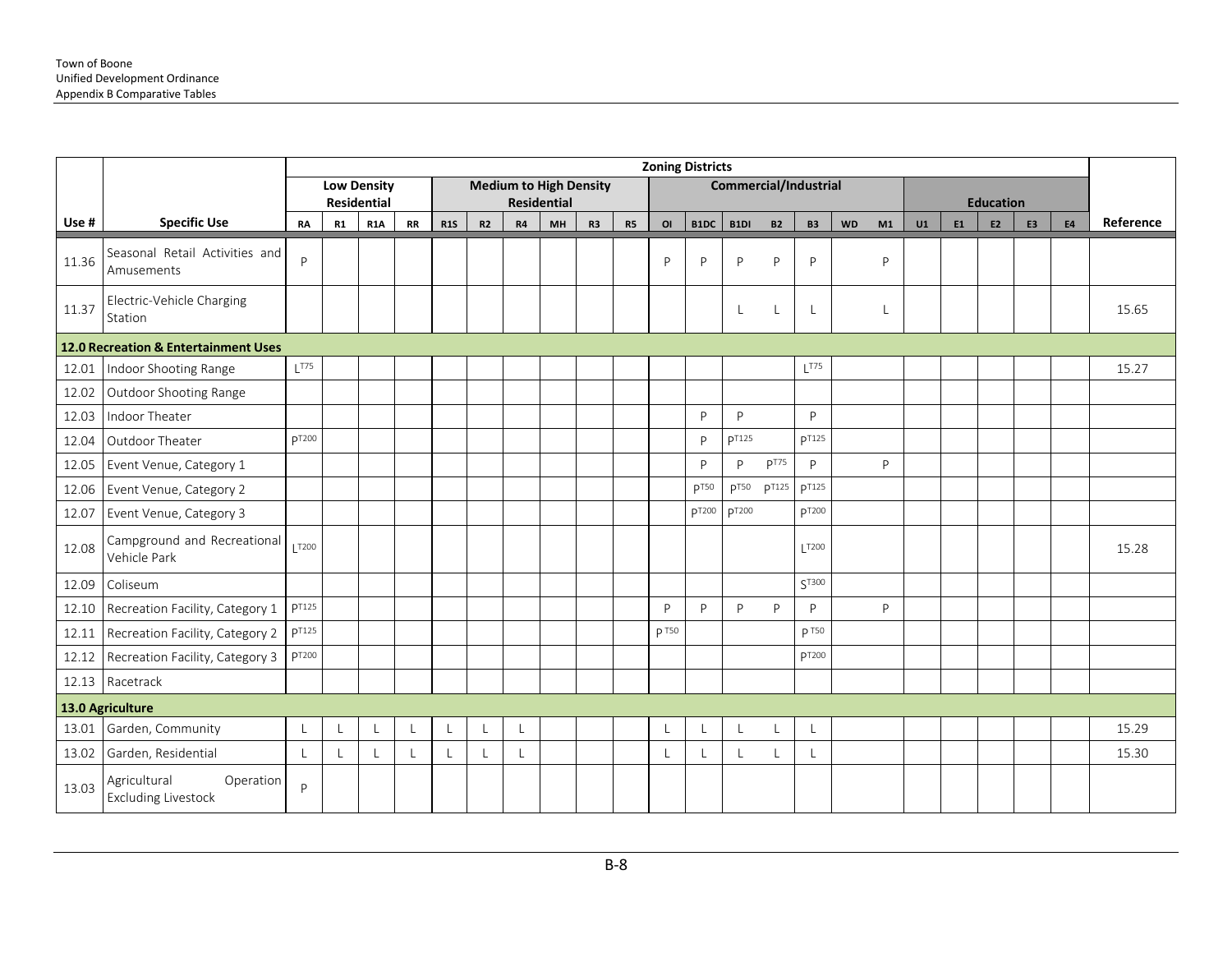|              |                                                         |              |                          |                           |              |              |    |           |                          |                               |    |    | <b>Zoning Districts</b> |                              |              |                    |              |                     |    |    |                                    |                |           |           |
|--------------|---------------------------------------------------------|--------------|--------------------------|---------------------------|--------------|--------------|----|-----------|--------------------------|-------------------------------|----|----|-------------------------|------------------------------|--------------|--------------------|--------------|---------------------|----|----|------------------------------------|----------------|-----------|-----------|
|              |                                                         |              |                          | <b>Low Density</b>        |              |              |    |           |                          | <b>Medium to High Density</b> |    |    |                         | <b>Commercial/Industrial</b> |              |                    |              |                     |    |    |                                    |                |           |           |
| Use #        | <b>Specific Use</b>                                     | <b>RA</b>    | R1                       | Residential<br><b>R1A</b> | <b>RR</b>    | <b>R1S</b>   | R2 | <b>R4</b> | <b>Residential</b><br>MH | R <sub>3</sub>                | R5 | OI | B1DC                    | B1DI                         | <b>B2</b>    | <b>B3</b>          | <b>WD</b>    | M1                  | U1 | E1 | <b>Education</b><br>E <sub>2</sub> | E <sub>3</sub> | <b>E4</b> | Reference |
| 13.04        | Agricultural<br>Operation<br>Including Livestock        | P            |                          |                           |              |              |    |           |                          |                               |    |    |                         |                              |              |                    |              |                     |    |    |                                    |                |           |           |
|              | 13.05 Swine Farm                                        |              |                          |                           |              |              |    |           |                          |                               |    |    |                         |                              |              |                    |              |                     |    |    |                                    |                |           |           |
| 13.06        | Confined<br>Animal<br>Feeding<br>Operation (CAFO)       |              |                          |                           |              |              |    |           |                          |                               |    |    |                         |                              |              |                    |              |                     |    |    |                                    |                |           |           |
| 13.07        | Custom Slaughterhouse                                   | P            |                          |                           |              |              |    |           |                          |                               |    |    |                         |                              |              |                    |              |                     |    |    |                                    |                |           |           |
| 13.08        | Other Slaughterhouse                                    |              |                          |                           |              |              |    |           |                          |                               |    |    |                         |                              |              |                    |              |                     |    |    |                                    |                |           |           |
| 13.09        | Forestry                                                | $\mathsf{L}$ | $\overline{\phantom{a}}$ |                           | $\mathbf{I}$ | $\mathbf{L}$ | L  |           |                          | $\mathsf{L}$                  |    | L  | $\mathsf{L}$            | $\mathsf{L}$                 | $\mathsf{L}$ | L                  | $\mathsf{L}$ | L                   |    |    |                                    |                |           | 15.31     |
|              | 14.0 Manufacturing                                      |              |                          |                           |              |              |    |           |                          |                               |    |    |                         |                              |              |                    |              |                     |    |    |                                    |                |           |           |
| 14.01        | Microbrewery                                            |              |                          |                           |              |              |    |           |                          |                               |    |    | LT125                   | T200                         |              | 1T125              |              | 1T125               |    |    |                                    |                |           | 15.32     |
| 14.02        | Brewpub                                                 |              |                          |                           |              |              |    |           |                          |                               |    |    | 1775                    | 1T125                        |              | 1T125              |              | $L^{T125}$          |    |    |                                    |                |           | 15.32     |
| 14.03        | Brewery/Distillery                                      |              |                          |                           |              |              |    |           |                          |                               |    |    |                         |                              |              | $L^{T125}$         |              | $L$ <sup>T125</sup> |    |    |                                    |                |           | 15.33     |
| 14.04        | Brewery/Distillery, Other                               |              |                          |                           |              |              |    |           |                          |                               |    |    |                         |                              |              |                    |              |                     |    |    |                                    |                |           | 15.34     |
| 14.05        | Winery Associated with $a \Big _{L^{T125}}$<br>Vineyard |              |                          |                           |              |              |    |           |                          |                               |    |    |                         |                              |              |                    |              | $L^{T125}$          |    |    |                                    |                |           | 15.35     |
| 14.06        | Winery                                                  |              |                          |                           |              |              |    |           |                          |                               |    |    |                         |                              |              | 1T125              |              | 1T125               |    |    |                                    |                |           | 15.35     |
| 14.07        | Winery, Other                                           |              |                          |                           |              |              |    |           |                          |                               |    |    |                         |                              |              |                    |              |                     |    |    |                                    |                |           |           |
| 14.08        | <b>Extraction of Earth Materials</b>                    |              |                          |                           |              |              |    |           |                          |                               |    |    |                         |                              |              |                    |              |                     |    |    |                                    |                |           |           |
| 14.09        | Machine/Welding Shop                                    |              |                          |                           |              |              |    |           |                          |                               |    |    |                         |                              |              | T200               |              | $L$ <sup>T200</sup> |    |    |                                    |                |           | 15.37     |
| 14.10        | Manufacturing, Other                                    |              |                          |                           |              |              |    |           |                          |                               |    |    |                         |                              |              |                    |              | $L^{T300}$          |    |    |                                    |                |           | 15.38     |
| 15.0 Parking |                                                         |              |                          |                           |              |              |    |           |                          |                               |    |    |                         |                              |              |                    |              |                     |    |    |                                    |                |           |           |
| 15.01        | Parking Lot                                             |              |                          |                           |              |              |    |           |                          |                               |    | L  | CD                      | CD                           |              | $\overline{1}$     |              |                     |    |    |                                    |                |           | 15.39     |
| 15.02        | Parking Structure                                       |              |                          |                           |              |              |    |           |                          | T125                          |    | L  | CD                      | CD                           |              | $\perp$            |              |                     |    |    |                                    |                |           | 15.40     |
| 15.03        | Park and Ride Lots                                      | L            |                          |                           |              |              |    |           |                          |                               |    | L  |                         | CD                           |              | L                  |              | L                   |    |    |                                    |                |           | 15.39     |
| 16.0 Storage |                                                         |              |                          |                           |              |              |    |           |                          |                               |    |    |                         |                              |              |                    |              |                     |    |    |                                    |                |           |           |
|              | 16.01 Self-Storage Facilities                           | $L$ T125     |                          |                           |              |              |    |           |                          |                               |    |    |                         |                              |              | $L$ <sup>T75</sup> |              | $L^{T75}$           |    |    |                                    |                |           | 15.41     |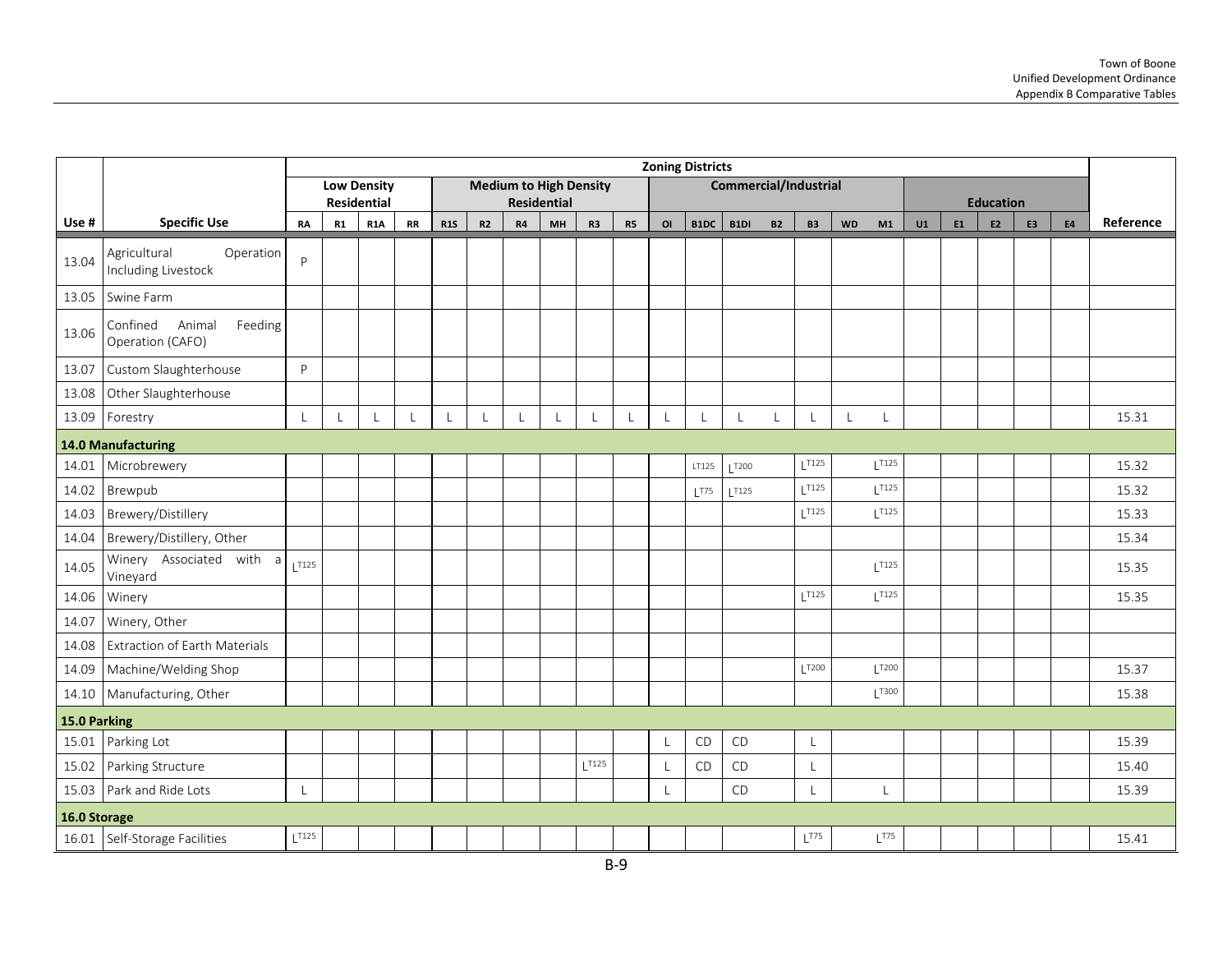|               |                                                                          |           |           |                    |           |            |                |           |                               |    |           |                | <b>Zoning Districts</b> |                              |           |              |           |                    |    |           |                  |                |           |           |
|---------------|--------------------------------------------------------------------------|-----------|-----------|--------------------|-----------|------------|----------------|-----------|-------------------------------|----|-----------|----------------|-------------------------|------------------------------|-----------|--------------|-----------|--------------------|----|-----------|------------------|----------------|-----------|-----------|
|               |                                                                          |           |           | <b>Low Density</b> |           |            |                |           | <b>Medium to High Density</b> |    |           |                |                         | <b>Commercial/Industrial</b> |           |              |           |                    |    |           |                  |                |           |           |
|               |                                                                          |           |           | <b>Residential</b> |           |            |                |           | <b>Residential</b>            |    |           |                |                         |                              |           |              |           |                    |    |           | <b>Education</b> |                |           |           |
| Use #         | <b>Specific Use</b>                                                      | <b>RA</b> | <b>R1</b> | <b>R1A</b>         | <b>RR</b> | <b>R1S</b> | R <sub>2</sub> | <b>R4</b> | <b>MH</b>                     | R3 | <b>R5</b> | O <sub>l</sub> | B1DC                    | B <sub>1</sub> DI            | <b>B2</b> | <b>B3</b>    | <b>WD</b> | M1                 | U1 | <b>E1</b> | E <sub>2</sub>   | E <sub>3</sub> | <b>E4</b> | Reference |
| 16.02         | Outdoor Storage                                                          |           |           |                    |           |            |                |           |                               |    |           |                |                         |                              |           |              |           | $L$ <sup>T75</sup> |    |           |                  |                |           | 15.42     |
| 16.03         | Warehouse                                                                |           |           |                    |           |            |                |           |                               |    |           |                |                         |                              |           |              |           | p <sub>T75</sub>   |    |           |                  |                |           |           |
| 16.04         | Fuel Storage Facility                                                    |           |           |                    |           |            |                |           |                               |    |           |                |                         |                              |           | <b>DT300</b> |           | <b>DT300</b>       |    |           |                  |                |           |           |
| 16.05         | Chemical Storage Facility                                                |           |           |                    |           |            |                |           |                               |    |           |                |                         |                              |           |              |           |                    |    |           |                  |                |           |           |
|               | 17.0 Transportation                                                      |           |           |                    |           |            |                |           |                               |    |           |                |                         |                              |           |              |           |                    |    |           |                  |                |           |           |
| 17.01         | Passenger Terminals                                                      |           |           |                    |           |            |                |           |                               |    |           |                |                         |                              |           | pT200        |           | P                  |    |           |                  |                |           |           |
| 17.02         | Trucking or freight terminal $\leq$<br>10,000 ft <sup>2</sup>            |           |           |                    |           |            |                |           |                               |    |           |                |                         |                              |           | <b>DT125</b> |           | <b>DT125</b>       |    |           |                  |                |           |           |
| 17.03         | Trucking or freight terminal ><br>10,000 ft <sup>2</sup>                 |           |           |                    |           |            |                |           |                               |    |           |                |                         |                              |           |              |           | <b>PT300</b>       |    |           |                  |                |           |           |
|               | <b>18.0 Waste Related Uses</b>                                           |           |           |                    |           |            |                |           |                               |    |           |                |                         |                              |           |              |           |                    |    |           |                  |                |           |           |
| 18.01         | Recycling Drop-off Station                                               | T300      |           |                    |           |            |                |           |                               |    |           |                |                         |                              |           |              |           | $L$ T200           |    |           |                  |                |           | 15.42     |
| 18.02         | Recycling and Salvage                                                    |           |           |                    |           |            |                |           |                               |    |           |                |                         |                              |           |              |           | $\overline{)1300}$ |    |           |                  |                |           | 15.42     |
| 18.03         | Junkyard                                                                 |           |           |                    |           |            |                |           |                               |    |           |                |                         |                              |           |              |           |                    |    |           |                  |                |           |           |
| 18.04         | Private Landfill                                                         |           |           |                    |           |            |                |           |                               |    |           |                |                         |                              |           |              |           |                    |    |           |                  |                |           |           |
| <b>Health</b> | 19.0 Particular Activities Which Pose<br>Particular Concern About Public |           |           |                    |           |            |                |           |                               |    |           |                |                         |                              |           |              |           |                    |    |           |                  |                |           |           |
| 19.01         | Electronic and Internet Gaming                                           |           |           |                    |           |            |                |           |                               |    |           |                |                         |                              |           | S            |           |                    |    |           |                  |                |           | 15.43     |
|               | 19.02 Adult Establishments                                               |           |           |                    |           |            |                |           |                               |    |           |                |                         |                              |           | S            |           |                    |    |           |                  |                |           | 15.44     |

(Ord. PL04727-050721, 07-01-2021; Ord. PL05272-110121, 12-08-2021; Ord. PL05168-100621, 12-08-2021)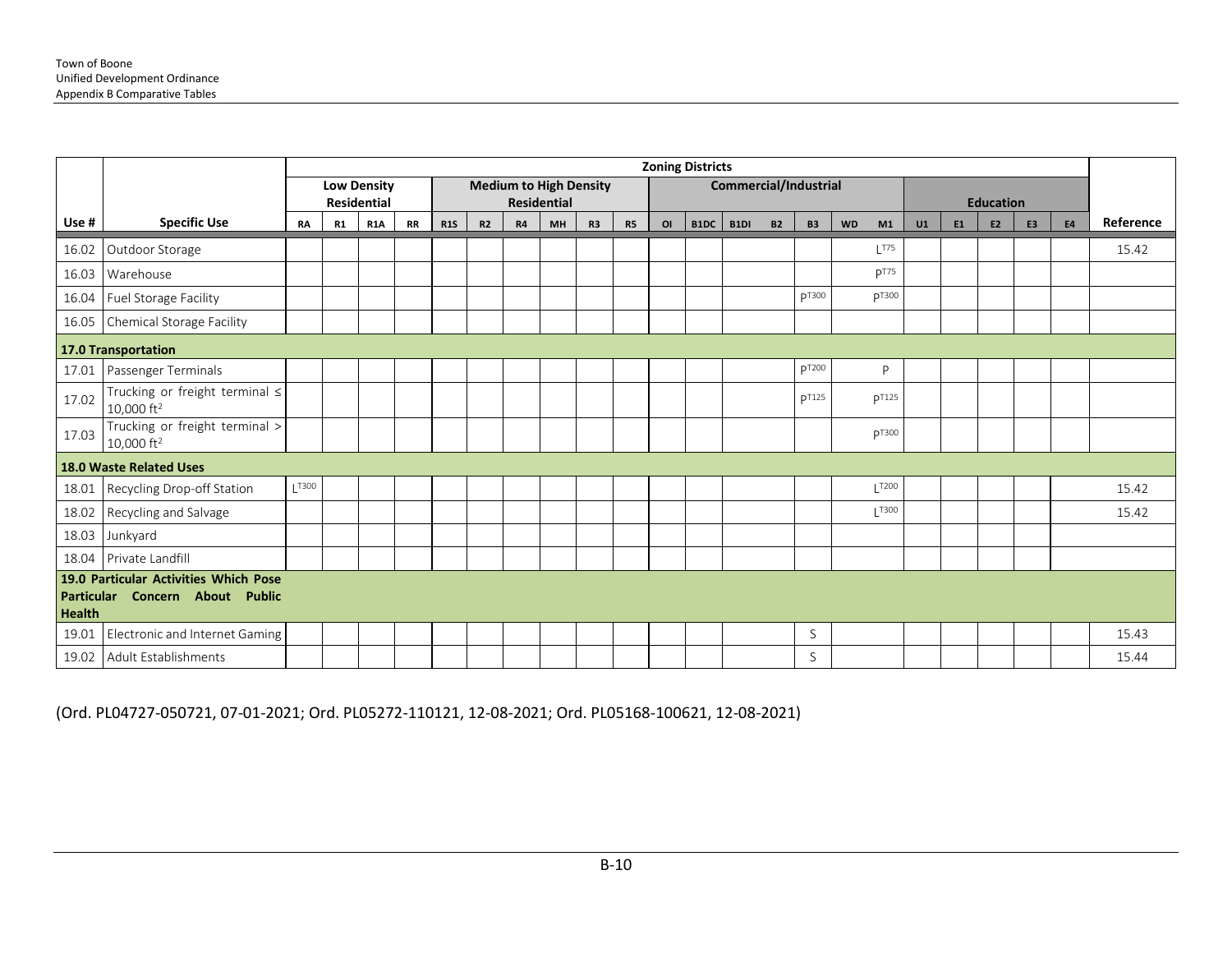15.45

15.51

# **Use # Accessory Use Low Density Residential Medium to High Density Residential Commercial/Industrial Education**<br> **RA** | R1 | R1A | RR | R1S | R2 | R4 | MH | R3 | R5 | O1 | B1DC | B1DI B2 | B3 | WD | M1 | U1 | U1 | E2 | E3 RA | R1 | R1A | RR | R1S | R2 | R4 | MH | R3 | R5 | OI |B1DC |B1DI B2 | B3 | WD | M1 | U1 | U1 | E2 | E3 | E4 A-1 Secondary suite L L L L L L L L L L L L L A-2 Home occupation L L L L L L L L L L L L L L 15.46 A-3 Accessory dwelling unit L L L L L L L L L 15.47 A-4 Drive-through L L L 15.48 A-5 Outdoor display L L L L L L 15.49 A-6 Outdoor storage L L 15.50 A-7 Outdoor dining L L L L L L T300 A-8 Automated teller machine (ATM) <sup>P</sup> <sup>P</sup> <sup>P</sup> <sup>P</sup> <sup>P</sup> <sup>P</sup> Automated teller machine Satellite receiving

#### **B1.02 Complete Table of Accessory Uses**

|        | (AIM)                                                               |            |   |   |   |   |   |   |   |    |            |  |    |            |                          |  |  |       |
|--------|---------------------------------------------------------------------|------------|---|---|---|---|---|---|---|----|------------|--|----|------------|--------------------------|--|--|-------|
| $A-9$  | Automated teller machine<br>(ATM), freestanding                     |            |   |   |   |   |   |   |   |    |            |  | L. |            |                          |  |  | 15.52 |
| $A-10$ | Produce stand                                                       |            |   |   |   |   |   |   |   |    |            |  |    |            |                          |  |  | 15.53 |
| $A-11$ | Poultry                                                             |            |   |   |   |   |   |   |   | L. |            |  |    |            |                          |  |  | 15.54 |
| $A-12$ | Livestock, small                                                    |            |   |   |   |   |   |   |   |    |            |  |    |            |                          |  |  | 15.55 |
| $A-13$ | Livestock, large                                                    |            |   |   |   |   |   |   |   |    |            |  |    |            |                          |  |  | 15.56 |
| $A-14$ | Bees                                                                |            |   |   |   |   |   |   |   |    |            |  | L  |            |                          |  |  | 15.57 |
| $A-15$ | Garden, residential                                                 |            |   |   |   |   |   |   | L | L  |            |  | L  |            |                          |  |  | 15.58 |
| $A-16$ | Satellite receiving<br>antennas less than 1<br>meter in diameter    | D          | D | P | P | D | P | P | P | D  | D          |  | D  | D          | D                        |  |  |       |
| $A-17$ | Satellite receiving<br>antennas less than 2<br>meters in diameter   | D          |   |   |   |   |   |   |   |    | P          |  | P  | P          | D                        |  |  |       |
| $A-18$ | Satellite receiving<br>antennas 2 meters and<br>greater in diameter |            |   |   |   |   |   |   |   |    | S          |  |    | S          | D                        |  |  |       |
| A-19   | Helistop                                                            | $S^{T300}$ |   |   |   |   |   |   |   |    | $S^{T300}$ |  |    | $S^{T300}$ | $\emph{S}^{\text{T300}}$ |  |  |       |

**Zoning Districts**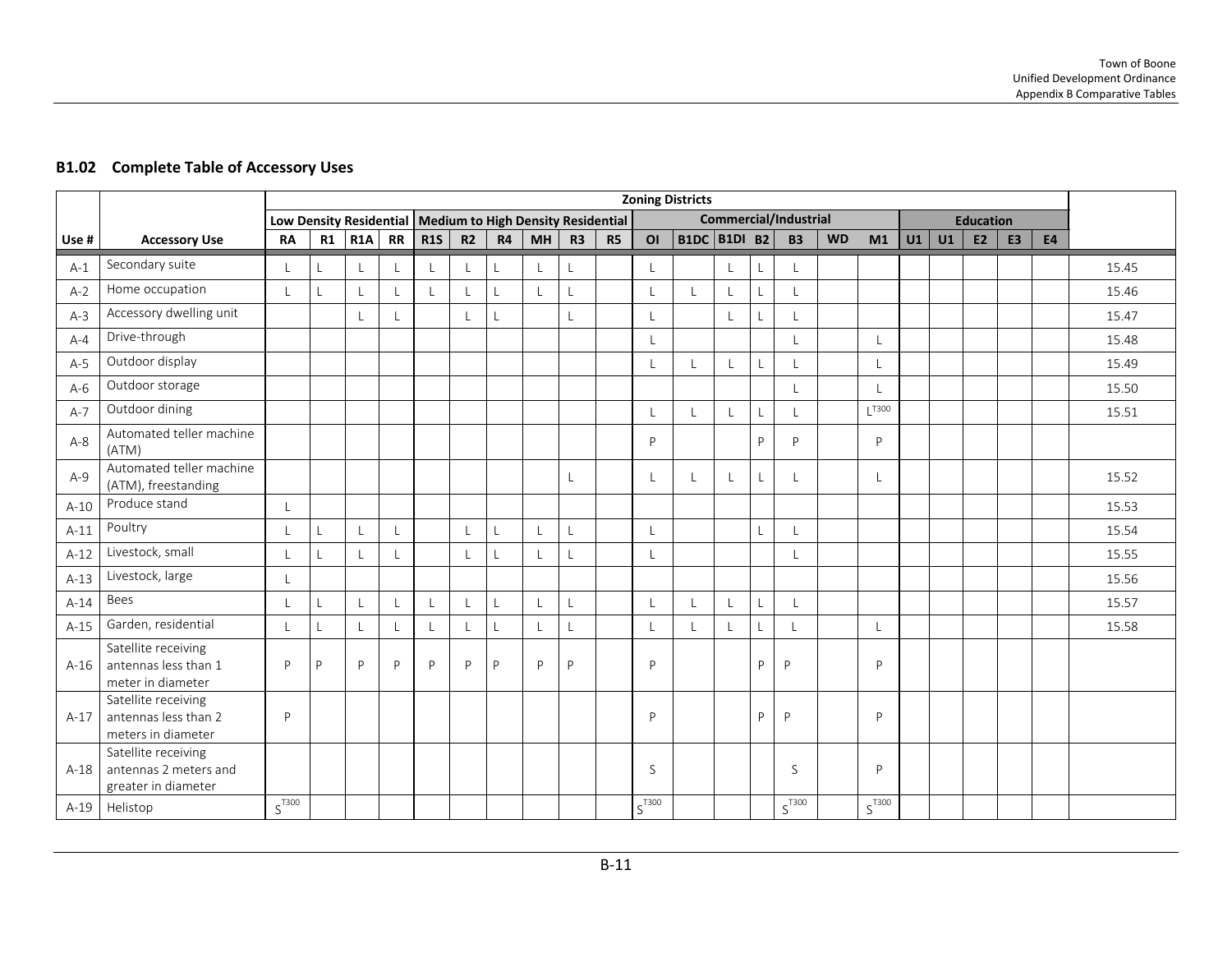|        |                                                                     |                                                              |    |                  |      |            |                |           |           |            |           |                | <b>Zoning Districts</b> |             |   |                       |           |            |    |    |                  |                |           |                                  |
|--------|---------------------------------------------------------------------|--------------------------------------------------------------|----|------------------|------|------------|----------------|-----------|-----------|------------|-----------|----------------|-------------------------|-------------|---|-----------------------|-----------|------------|----|----|------------------|----------------|-----------|----------------------------------|
|        |                                                                     | Low Density Residential   Medium to High Density Residential |    |                  |      |            |                |           |           |            |           |                |                         |             |   | Commercial/Industrial |           |            |    |    | <b>Education</b> |                |           |                                  |
| Use #  | <b>Accessory Use</b>                                                | <b>RA</b>                                                    | R1 | R <sub>1</sub> A | RR I | <b>R1S</b> | R <sub>2</sub> | <b>R4</b> | <b>MH</b> | R3         | <b>R5</b> | O <sub>1</sub> | <b>B1DC B1DI B2</b>     |             |   | <b>B3</b>             | <b>WD</b> | M1         | U1 | U1 | E <sub>2</sub>   | E <sub>3</sub> | <b>E4</b> |                                  |
| $A-20$ | Swimming pools, spas, and<br>hot tubs                               |                                                              |    |                  |      |            |                |           |           |            |           |                |                         |             |   |                       |           |            |    |    |                  |                |           | 15.59                            |
| $A-21$ | Caretaker's residence                                               |                                                              |    |                  |      |            |                |           |           |            |           |                |                         |             |   |                       |           |            |    |    |                  |                |           | 15.60                            |
| $A-22$ | Vehicular gate                                                      |                                                              |    |                  |      |            |                |           |           |            |           |                |                         |             |   |                       |           |            |    |    |                  |                |           | 15.61                            |
| $A-23$ | Vehicle washing station                                             | P                                                            |    |                  |      |            |                |           |           | D          |           | D              |                         |             | D | D                     |           | D          |    |    |                  |                |           |                                  |
| $A-24$ | Chemical storage facility                                           |                                                              |    |                  |      |            |                |           |           |            |           |                |                         |             |   | $p^{T125}$            |           | $p^{T125}$ |    |    |                  |                |           |                                  |
| $A-25$ | Open air market, accessory                                          |                                                              |    |                  |      |            |                |           |           |            |           |                |                         |             |   |                       |           |            |    |    |                  |                |           | 15.22                            |
| $A-26$ | Daycare, small                                                      | P                                                            | D  | P                |      | D          | D              |           | P         | D          |           | D              | D                       | D           | D | P                     |           | D          |    |    |                  |                |           |                                  |
| $A-27$ | Limited structure to enable<br>recreational use of open<br>rooftops |                                                              |    |                  |      |            |                |           |           | $L^{T300}$ |           |                | T300                    | <b>T300</b> |   | $L^{T300}$            | T300      |            |    |    |                  |                |           | 14.03.07(G)<br>14.19.06(H)(8)(d) |
| $A-28$ | Solar Energy System                                                 |                                                              |    |                  |      |            |                |           |           |            |           |                |                         |             |   |                       |           |            |    |    |                  |                |           | 15.64                            |
| $A-29$ | Electric-Vehicle Charging<br>Station                                |                                                              |    |                  |      |            |                |           |           |            |           |                |                         |             |   |                       |           |            |    |    |                  |                |           | 15.65                            |

(Ord. PL04727-050721, 07-01-2021; Ord. PL03370-112019, 10-19-21; Ord. PL05272-110121, 12-08-2021)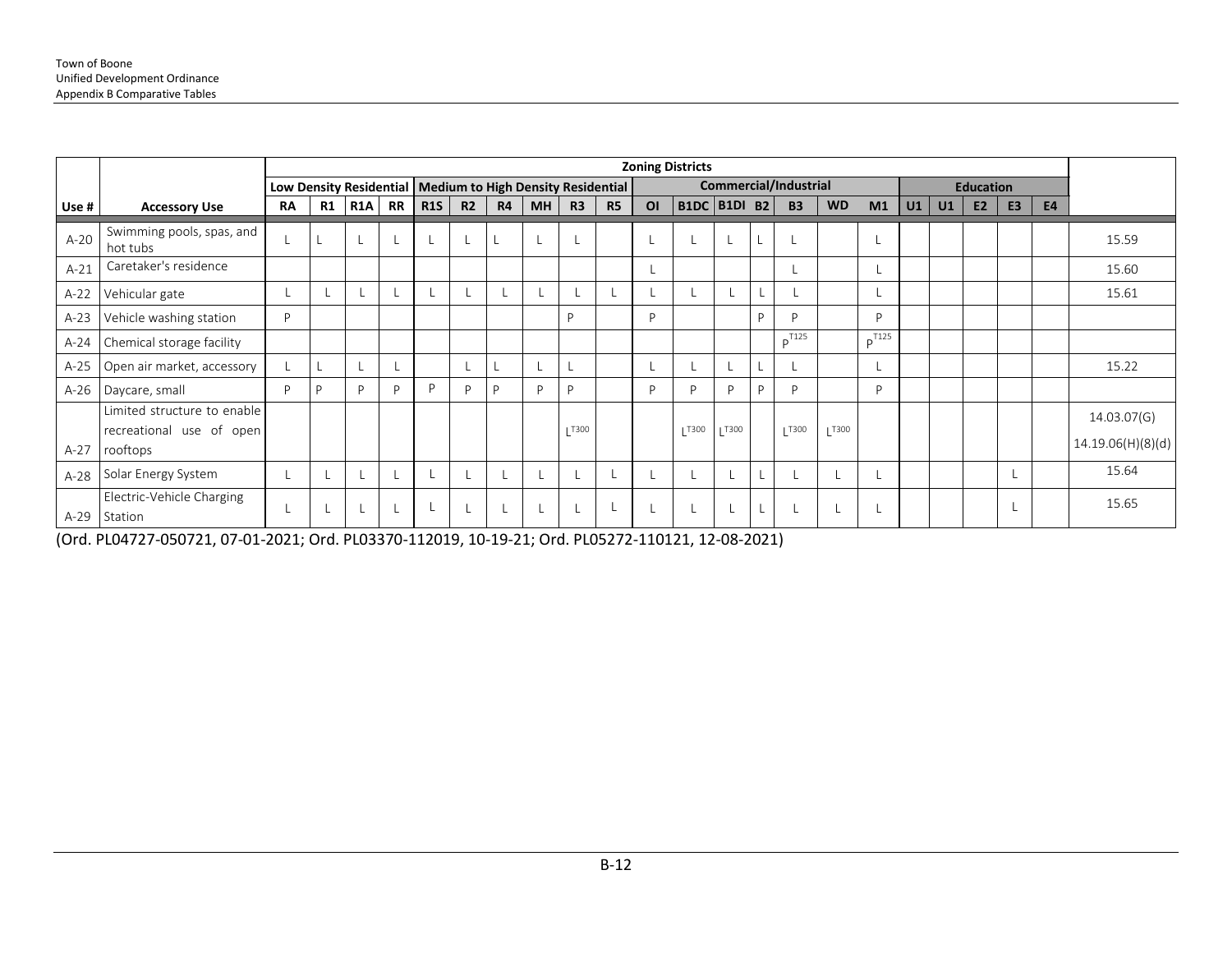|        |                                                        |           | <b>Zoning Districts</b> |            |    |            |                                                              |           |           |                |                              |                |           |             |           |           |                  |    |    |           |                |                |           |           |
|--------|--------------------------------------------------------|-----------|-------------------------|------------|----|------------|--------------------------------------------------------------|-----------|-----------|----------------|------------------------------|----------------|-----------|-------------|-----------|-----------|------------------|----|----|-----------|----------------|----------------|-----------|-----------|
|        |                                                        |           |                         |            |    |            | Low Density Residential   Medium to High Density Residential |           |           |                | <b>Commercial/Industrial</b> |                |           |             |           |           | <b>Education</b> |    |    |           |                |                |           |           |
| Use #  | <b>Temporary Use</b>                                   | <b>RA</b> | R1                      | <b>R1A</b> | RR | <b>R1S</b> | R <sub>2</sub>                                               | <b>R4</b> | <b>MH</b> | R <sub>3</sub> | <b>R5</b>                    | O <sub>l</sub> | <b>B1</b> | <b>B1DI</b> | <b>B2</b> | <b>B3</b> | <b>WD</b>        | M1 | U1 | <b>E1</b> | E <sub>2</sub> | E <sub>3</sub> | <b>E4</b> | Reference |
| $T-1$  | Temporary family care<br>structure                     | L         |                         |            |    | L          |                                                              | L         |           |                |                              |                | L         |             | L         |           |                  |    |    |           |                |                |           | 15.62     |
| $T-2$  | Temporary construction or<br>repair dwelling           |           |                         | $\perp$    |    |            |                                                              | L         |           |                |                              |                |           |             |           |           |                  |    |    |           |                |                |           | 15.62     |
| $T-3$  | Temporary construction<br>trailer                      | L         |                         | L          |    |            |                                                              | L         |           |                |                              |                | L         |             |           |           |                  |    |    |           |                |                |           | 15.62     |
| $T-4$  | Temporary mobile medical<br>unit                       |           |                         |            |    |            |                                                              |           |           |                |                              |                |           |             |           |           |                  |    |    |           |                |                |           | 15.62     |
| $T-5$  | Temporary classroom                                    |           |                         |            |    |            |                                                              |           |           |                |                              |                |           |             |           |           |                  |    |    |           |                |                |           | 15.62     |
| $T-6$  | Temporary portable<br>storage containers               |           |                         |            |    |            |                                                              | L         |           |                |                              |                |           |             |           |           |                  |    |    |           |                |                |           | 15.62     |
| $T-7$  | Temporary staging                                      |           |                         |            |    |            |                                                              |           |           |                |                              |                |           |             |           |           |                  |    |    |           |                |                |           | 15.62     |
| $T-8$  | Temporary non-fixed site<br>event venue                |           |                         |            |    |            |                                                              |           |           |                |                              |                |           |             |           |           |                  |    |    |           |                |                |           | 15.62     |
| $T-9$  | Carrier on wheels (cow)                                |           |                         | $\perp$    |    |            |                                                              |           |           |                |                              |                |           |             |           |           |                  |    |    |           |                |                |           | 15.62     |
| $T-10$ | Yard sales                                             |           |                         | L          |    |            |                                                              | L         |           |                |                              |                |           |             |           |           |                  |    |    |           |                |                |           | 15.62     |
| $T-11$ | Itinerant merchant/peddler                             |           |                         | L          |    |            |                                                              | L         |           |                |                              |                |           |             |           |           |                  |    |    |           |                |                |           | 15.62     |
| $T-12$ | Open air market,<br>temporary                          |           |                         |            |    |            |                                                              |           |           |                |                              |                |           |             |           |           |                  |    |    |           |                |                |           | 15.62     |
| $T-13$ | Temporary Use 9.01 Public<br>Colleges and Universities |           |                         |            |    |            |                                                              |           |           |                |                              |                |           |             |           |           |                  |    |    |           |                |                |           | 15.62     |

#### **B1.03 Complete Table of Temporary Uses**

(Ord. PL04727-050721, 07-01-2021; Ord. PL03370-112019, 10-21-21)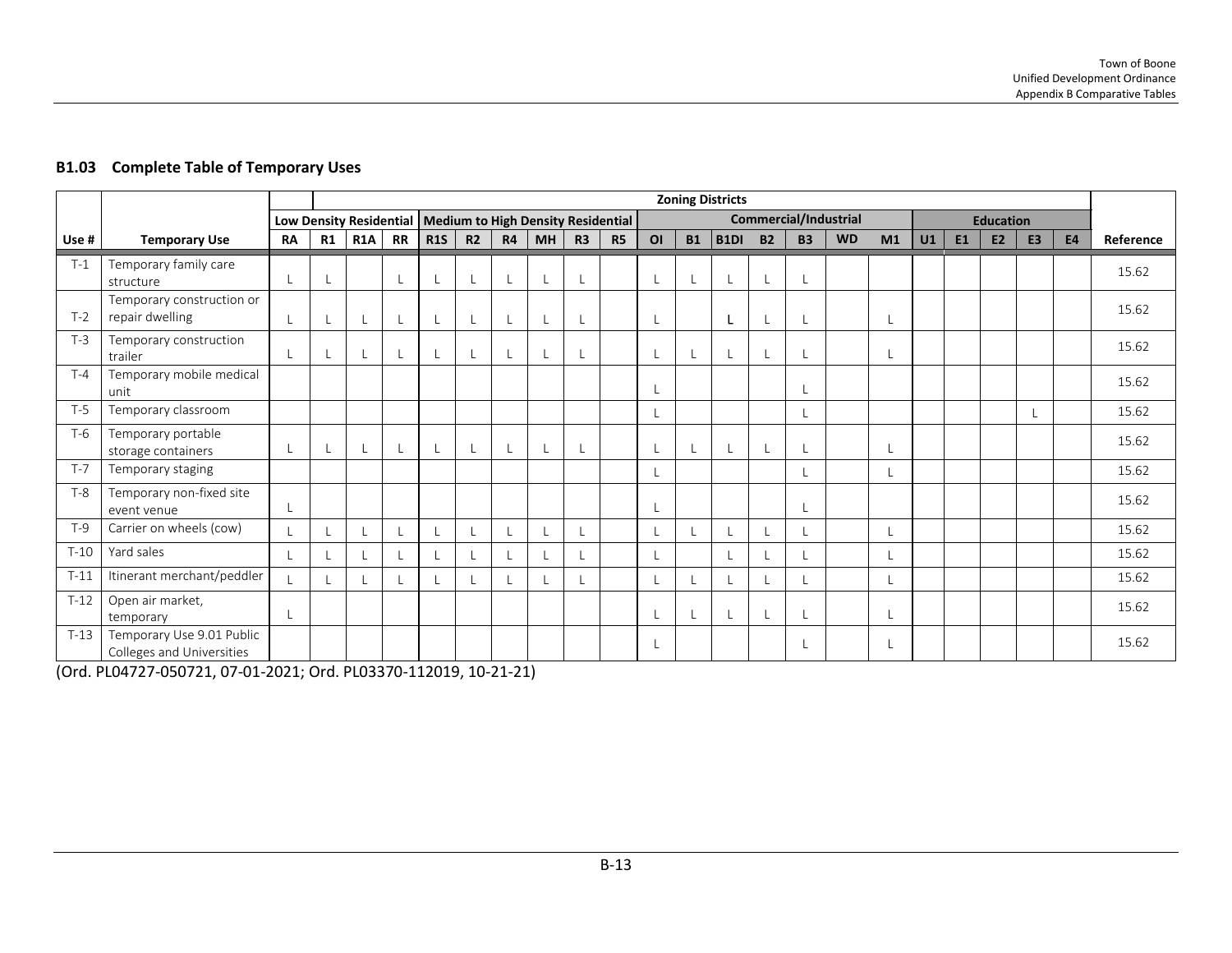#### **B1.04 Complete Intensity Table**

|                                                | <b>Minimum</b><br><b>Gross Land</b> | Minimum   | Minimum                | Minimum Livability Space Ratio*            | <b>Minimum Setbacks</b>                  |                                           |  |  |  |
|------------------------------------------------|-------------------------------------|-----------|------------------------|--------------------------------------------|------------------------------------------|-------------------------------------------|--|--|--|
| <b>Zoning District</b>                         | Area                                | Lot Width | <b>Street Frontage</b> | (LSR)                                      | <b>Street</b>                            | <b>Interior</b>                           |  |  |  |
| <b>Residential Zoning Districts</b>            |                                     |           |                        |                                            |                                          |                                           |  |  |  |
| R1                                             | 8,000 sq. ft.                       | 70 ft.    | 56 ft.                 | .53                                        | 20 ft.                                   | 14 ft.                                    |  |  |  |
| R <sub>1</sub> S                               | 5,000 sq. ft.                       | 35 ft.    | 28 ft.                 | NA, Refer to UDO Subsection<br>14.06.03(D) | 20'                                      | 7', Refer to Subsection<br>14.06.03(E)(2) |  |  |  |
| R <sub>1</sub> A                               | 8,000 sq. ft.                       | 70 ft.    | 56 ft.                 | .53                                        | 20 ft.                                   | 14 ft.                                    |  |  |  |
| <b>RR</b>                                      | 6,000 sq. ft.                       | 70 ft.    | 56 ft.                 | .48                                        | 20 ft.                                   | 13 ft.                                    |  |  |  |
| R <sub>2</sub>                                 | 6,000 sq. ft.                       | 70 ft.    | 56 ft.                 | .48                                        | 20 ft.                                   | 13 ft.                                    |  |  |  |
| R <sub>3</sub>                                 | 20,000 sq. ft.                      | 80 ft.    | 64 ft.                 | .40                                        | 20 ft.                                   | 13 ft.                                    |  |  |  |
| R4                                             | 6,000 sq. ft.                       | 70 ft.    | 56 ft.                 | .48                                        | 20 ft.                                   | 13 ft.                                    |  |  |  |
| R <sub>5</sub>                                 | 10,000 sq. ft.                      | 70 ft.    | 56 ft.                 | .27                                        | 20 ft.                                   | 17 ft.                                    |  |  |  |
| <b>RA</b><br>No Public Water & Sewer Available | 20,000 sq. ft.                      | 100 ft.   | 80 ft.                 | .65                                        | 20 ft.                                   | 18 ft.                                    |  |  |  |
| <b>RA</b><br>Public Water Available            | 15,000 sq. ft.                      | 80 ft.    | 64 ft.                 | .65                                        | 20 ft.                                   | 18 ft.                                    |  |  |  |
| <b>RA</b><br>Public Water & Sewer Available    | 10,000 sq. ft.                      | 65 ft.    | 52 ft.                 | .65                                        | 20 ft.                                   | 14 ft.                                    |  |  |  |
| <b>MH</b>                                      | 87,120 sq. ft.                      | None      | 56 ft.                 | .51                                        | 20 ft.                                   | 20 ft.                                    |  |  |  |
| <b>Commercial/Industrial Zoning Districts</b>  |                                     |           |                        |                                            |                                          |                                           |  |  |  |
| B1-DC                                          | 2,500 sq. ft.                       | 25 ft.    | 20 ft.                 | NA, Refer to Subsection 14.19.04(D)        | Refer to Subsection<br>14.19.04(E)(1)(a) | Refer to Subsection<br>14.19.04(E)(1)(b)  |  |  |  |
| B <sub>1</sub> -DI                             | 5,000 sq. ft.                       | 50 ft.    | 40 ft.                 | <b>NA</b>                                  | Refer to Subsection<br>14.19.04(E)(2)    | Refer to Subsection<br>14.19.04(E)(2)     |  |  |  |
| <b>B2</b>                                      | 5,000 sq. ft.                       | 50 ft.    | 40 ft.                 | .27                                        | 20 ft.                                   | 17 ft.                                    |  |  |  |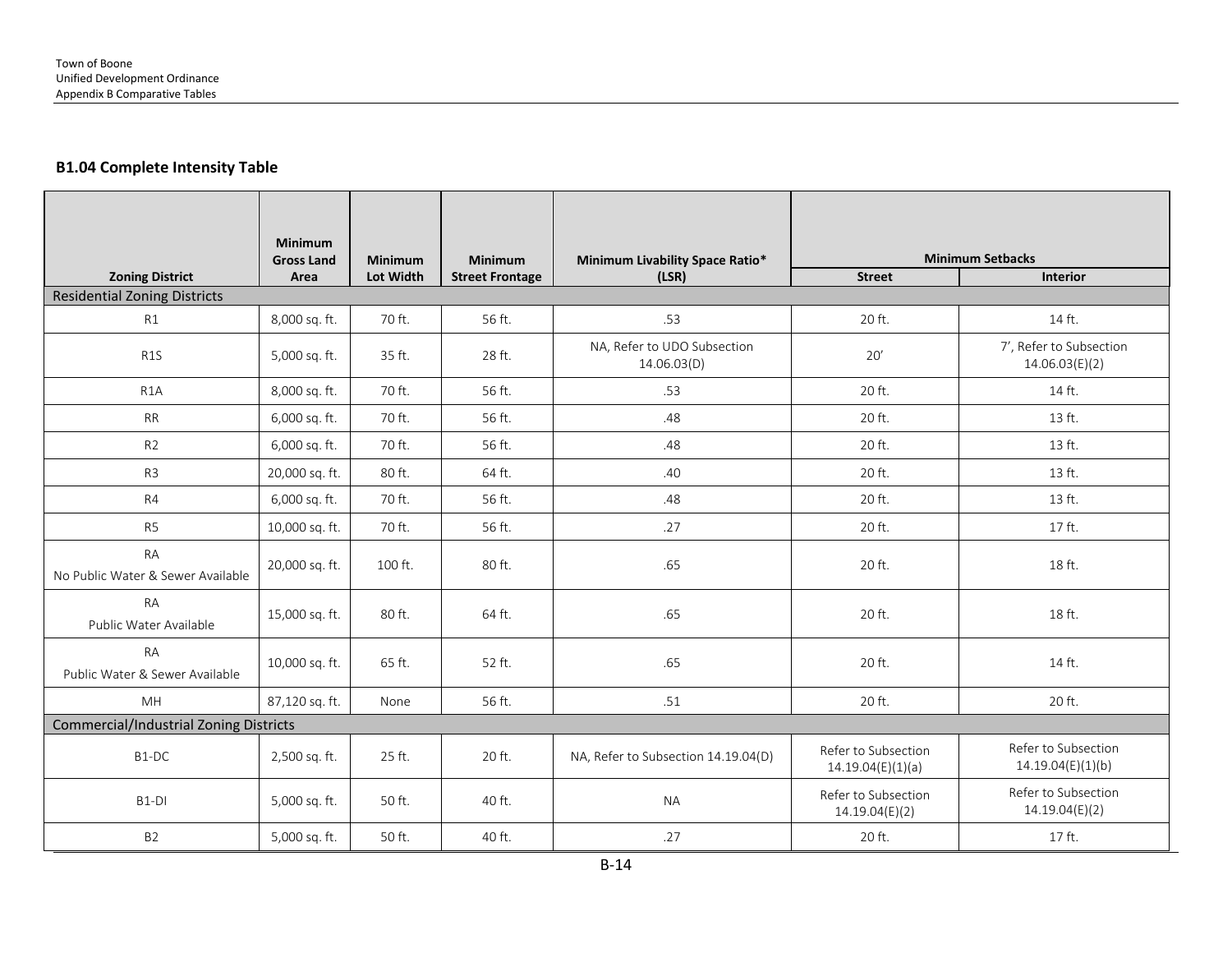|                                     | <b>Minimum</b>    |                |                        |                                 |                                       |                                       |  |  |  |
|-------------------------------------|-------------------|----------------|------------------------|---------------------------------|---------------------------------------|---------------------------------------|--|--|--|
|                                     | <b>Gross Land</b> | <b>Minimum</b> | <b>Minimum</b>         | Minimum Livability Space Ratio* | <b>Minimum Setbacks</b>               |                                       |  |  |  |
| <b>Zoning District</b><br>Area      |                   | Lot Width      | <b>Street Frontage</b> | (LSR)                           | <b>Street</b>                         | <b>Interior</b>                       |  |  |  |
| B <sub>3</sub>                      | 5,000 sq. ft.     | 50 ft.         | 40 ft.                 | .27                             | 20 ft.                                | 17 ft.                                |  |  |  |
| O <sub>l</sub>                      | 10,000 sq. ft.    | 100 ft.        | 80 ft.                 | .27                             | 20 ft.                                | 17 ft.                                |  |  |  |
| <b>WD</b>                           | 10,000 sq. ft.    | 50 ft.         | 40 ft.                 | NA, Refer to Section 14.23(D)   | Refer to Section 14.23(E)             | Refer to Section 14.23(E)             |  |  |  |
| M1                                  | 17,000 sq. ft.    | 80 ft.         | 64 ft.                 | .3                              | 20 ft.                                | 22 ft.                                |  |  |  |
| <b>Educational Zoning Districts</b> |                   |                |                        |                                 |                                       |                                       |  |  |  |
| U1                                  | None              | None           | None                   | .27                             | Refer to Subsection<br>14.29.03(B)(1) | Refer to Subsection<br>14.29.03(b)(2) |  |  |  |
| E1                                  | 5,000 sq. ft.     | 50 ft.         | 40 ft.                 | .27                             | 20 ft.                                | 17 ft.                                |  |  |  |
| E <sub>2</sub>                      | 5,000 sq. ft.     | 50 ft.         | 40 ft.                 | .27                             | 20 ft.                                | 17 ft.                                |  |  |  |
| E3                                  | 5,000 sq. ft.     | 50 ft.         | 40 ft.                 | .27                             | 20 ft.                                | 17 ft.                                |  |  |  |
| E4<br>21,780 sq. ft.                |                   | 80 ft.         | 64 ft.                 | .27                             | 20 ft.                                | 17 ft.                                |  |  |  |

(Ord. PL04727-050721, 07-01-2021; Ord. PL03370-112019, 10-21-19)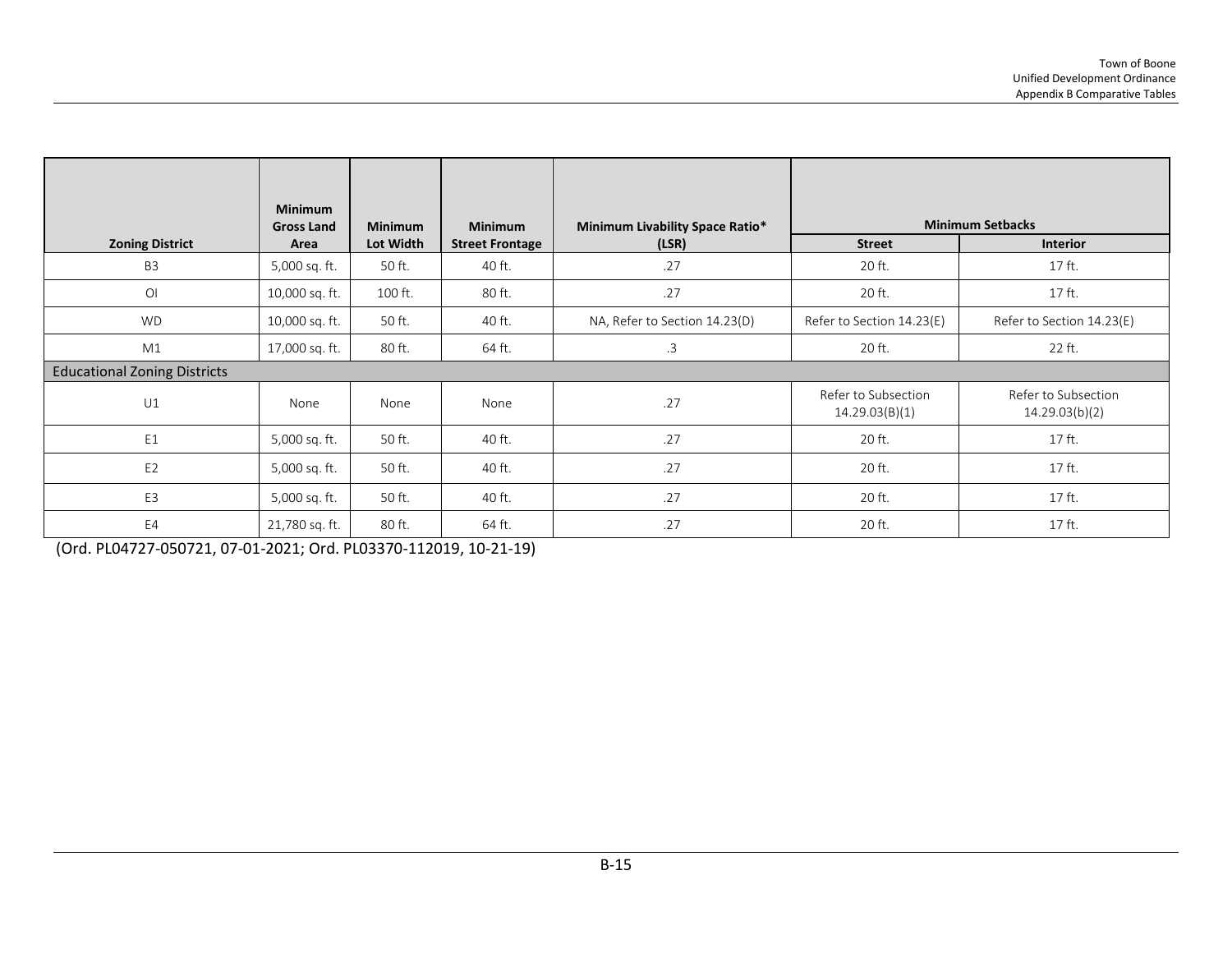#### **B1.05 Complete Building Height Table**

| Zone                    | <b>Height Limitation</b>                                                       |
|-------------------------|--------------------------------------------------------------------------------|
| R1, R1A, RR, R2, R4, RA | 3 stories                                                                      |
| R <sub>1</sub> S        | 1 story with an attic story or a basement/25'; Refer to Subsection 14.06.03(F) |
| R <sub>3</sub>          | 3 stories                                                                      |
| R5                      | 4 stories/56'                                                                  |
| MН                      | 35'                                                                            |
| B1-DC, B1-DI            | Refer to Subsection 14.19.04(F)                                                |
| <b>B2</b>               | 3 stories/40'                                                                  |
| B <sub>3</sub>          | 3 stories/45' (primary)-4 stories/56' (secondary)                              |
| OI                      | 4 stories/67'                                                                  |
| <b>WD</b>               | Refer to Section 14.23(F)                                                      |
| M1                      | 67'                                                                            |
| E1, E2, E3              | 3 stories/45' (primary)-5 stories/67' (secondary)                              |
| E4                      | 2 stories                                                                      |
| U1                      | Refer to Subsection 14.29.03(C)                                                |

(Ord. PL04727-050721, 07-01-2021; Ord. PL03370-112019, 10-21-2021)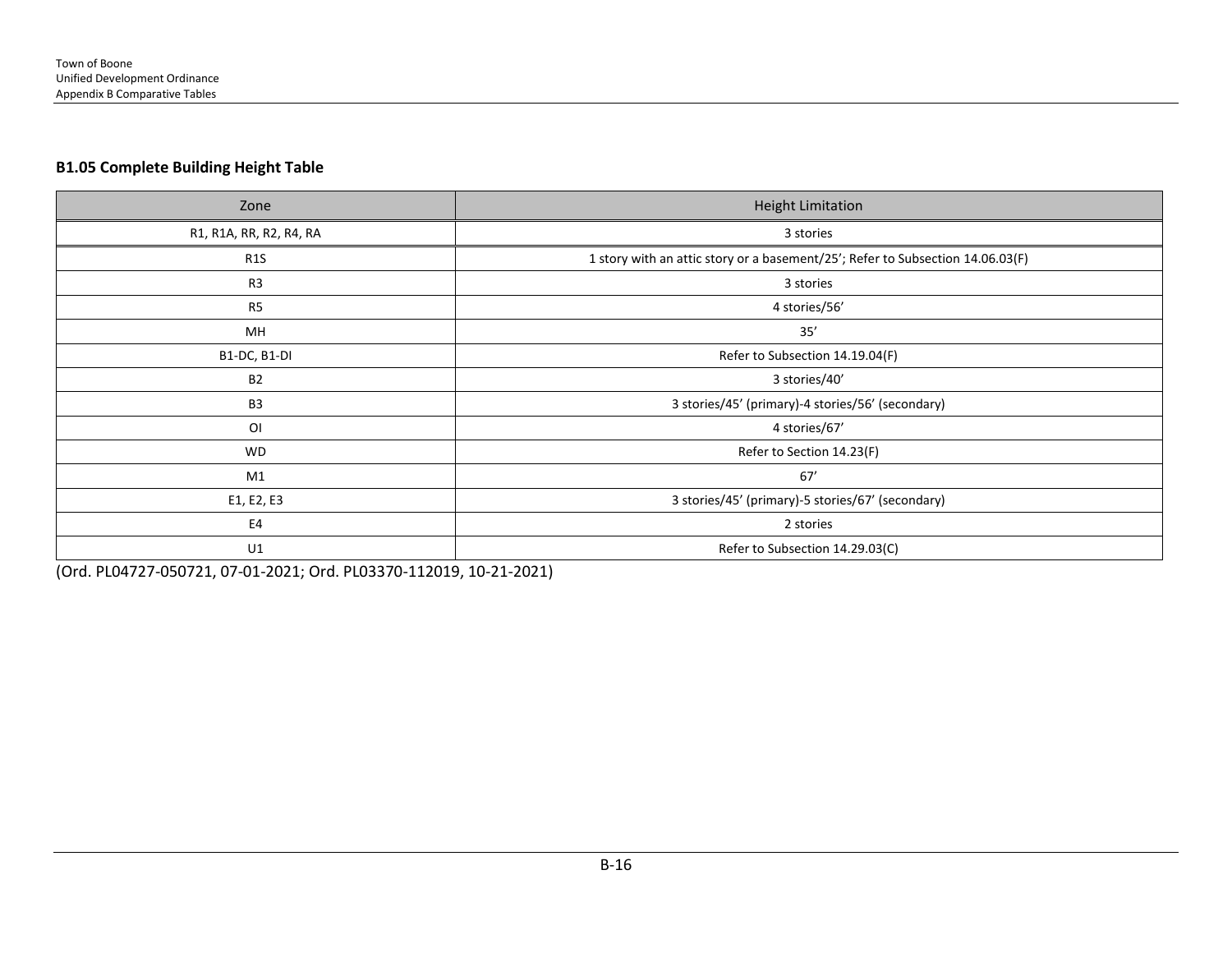### **B1.06 Complete Occupancy Table**

| <b>Occupancy Regulation</b>                                                             | <b>Zoning District</b>                                      |
|-----------------------------------------------------------------------------------------|-------------------------------------------------------------|
|                                                                                         | R1 Single-Family Residential<br>1.                          |
|                                                                                         | R1S Small Home Residential<br>2.                            |
|                                                                                         | R1A Single-Family Residential with Accessory Dwelling<br>3. |
|                                                                                         | RR Residential Rehabilitation<br>4.                         |
|                                                                                         | R2 Two-Family Residential<br>5.                             |
|                                                                                         | R4 Two-Family Residential/Manufactured Housing<br>6.        |
| One family or up to 2 unrelated                                                         | R5 55+ Housing Residential<br>7.                            |
| Note: a dwelling occupied by a family (but not unrelated persons) may also have one (1) | RA Residential Agriculture<br>8.                            |
| roomer.                                                                                 | MH Manufactured Housing<br>9.                               |
|                                                                                         | 10. B1 Downtown Interface                                   |
|                                                                                         | 11. B1 Downtown Core                                        |
|                                                                                         | 12. B2 Neighborhood Business                                |
|                                                                                         | 13. O/I Office Institutional                                |
|                                                                                         | 14. E2 Educational                                          |
| One family or up to 4 unrelated                                                         | R3 Multiple-Family<br>1.                                    |
| Note: a dwelling occupied by a family (but not unrelated persons) may also have one (1) | <b>B3 General Business</b><br>2.                            |
| roomer.                                                                                 | M1 Manufacturing<br>3.                                      |
| No Occupancy Limitations                                                                | U1 University<br>1.                                         |
|                                                                                         | <b>WD Wellness District</b><br>1.                           |
|                                                                                         | <b>E1 Educational District</b><br>2.                        |
| No Residential Uses Allowed                                                             | <b>E3 Educational District</b><br>3.                        |
|                                                                                         | E4 Educational Child Daycare District<br>4.                 |